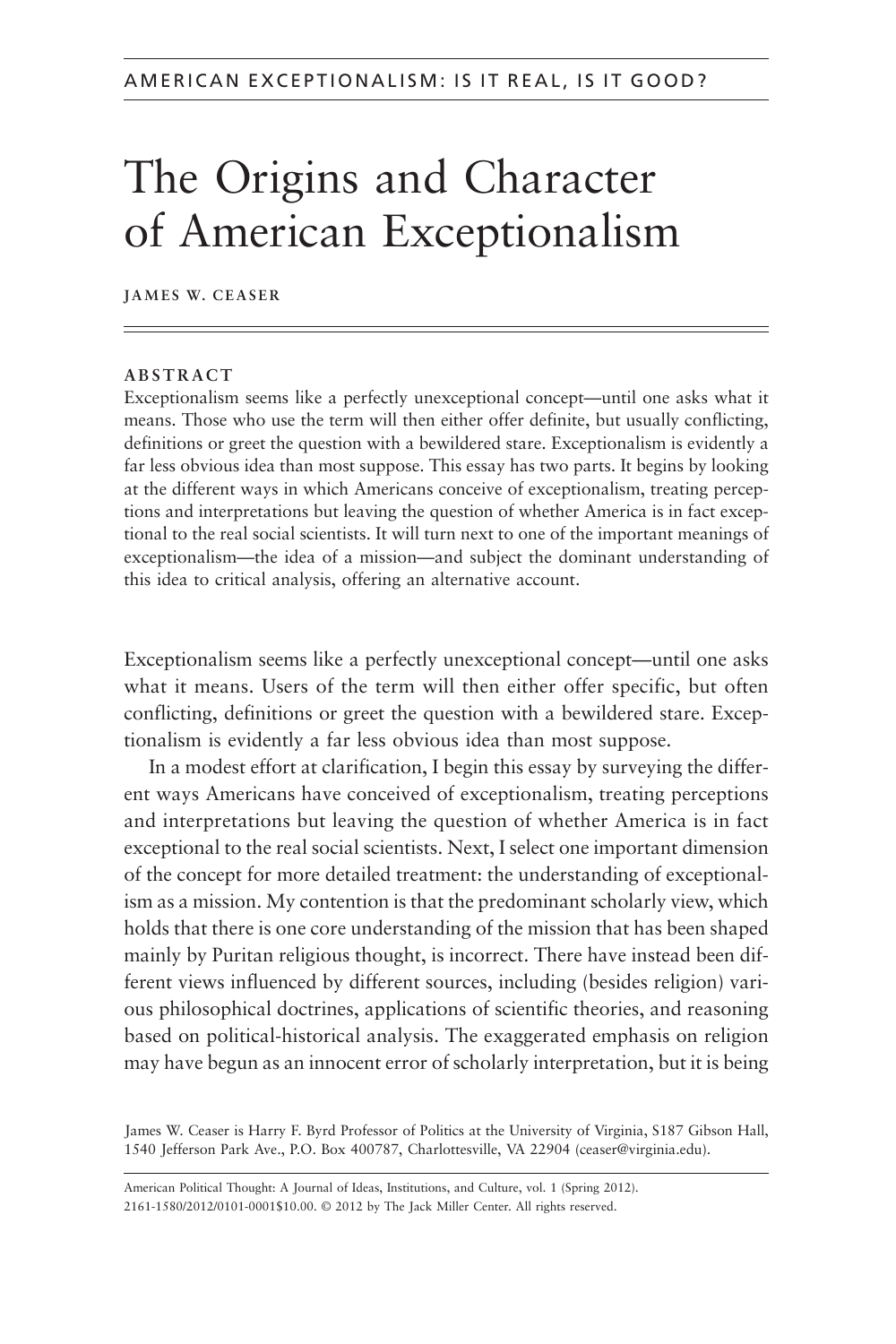perpetuated today by those seeking, for political purposes, to discredit any possible idea of a political mission in the conduct of foreign affairs. Finally, having argued that religion's role has been more limited than is usually supposed, I conclude by examining the considerable influence it has had and by pointing to some of the ways it may have contributed to the dialogue on American exceptionalism.

#### THE MEANINGS OF EXCEPTIONALISM THE MEANINGS OF EXCEPTION OF EXCEPTION

Until recently—say the last 2 or 3 years—few outside of the academic world ever encountered the term "exceptionalism." It was reserved almost exclusively to scholarly discourse, used mostly by social scientists and occasionally by historians and students of American studies. Today, the word has become ubiquitous, appearing in political speeches, newspaper columns, and blogospheric rants. Exceptionalism has gone viral. It serves for the most part as a term of polarization that divides liberals from conservatives.

Liberals have tended to disparage exceptionalism, openly when they dare, more discreetly when they fear a backlash. Liberals would like Americans to think of America as being more "ordinary" and in step with the advanced democracies in the world. In domestic politics, "ordinary" means an expanded welfare state, policies that promote greater income equality, and it goes without saying—a network of high-speed trains. In foreign affairs, it refers to an America that does not always tout itself as the main world power, that is more solicitous of the international community, and that does not proclaim a universal standard of right deriving from the "laws of nature" or "nature's god" (expressions that hearken back to America's founding). Although liberals may not say so directly, they want to take America down a notch—and this very sincerely for its own good. Liberals are antiexceptionalists, deploring the spiritedness and narrow form of patriotism they see as connected with the concept. Like Stephen Walt of Harvard University, they like to proclaim "the myth of American exceptionalism," pointing out that the doctrine makes it "harder for Americans to understand why others are … often alarmed by U.S. policies and frequently irritated by what they see as U.S. hypocrisy." US foreign policy would be "more effective if Americans were less convinced of their own unique virtues and less eager to proclaim them" (Walt 2011).

President Obama appeared to embrace views along these lines early in his presidency. Asked by a reporter in Strasbourg, France, whether he subscribed, as his predecessors had, "to the school of American exceptionalism that sees America as uniquely qualified to lead the world," the president began by observing: "I believe in American exceptionalism, just as I suspect that the Brits believe in British exceptionalism and the Greeks believe in Greek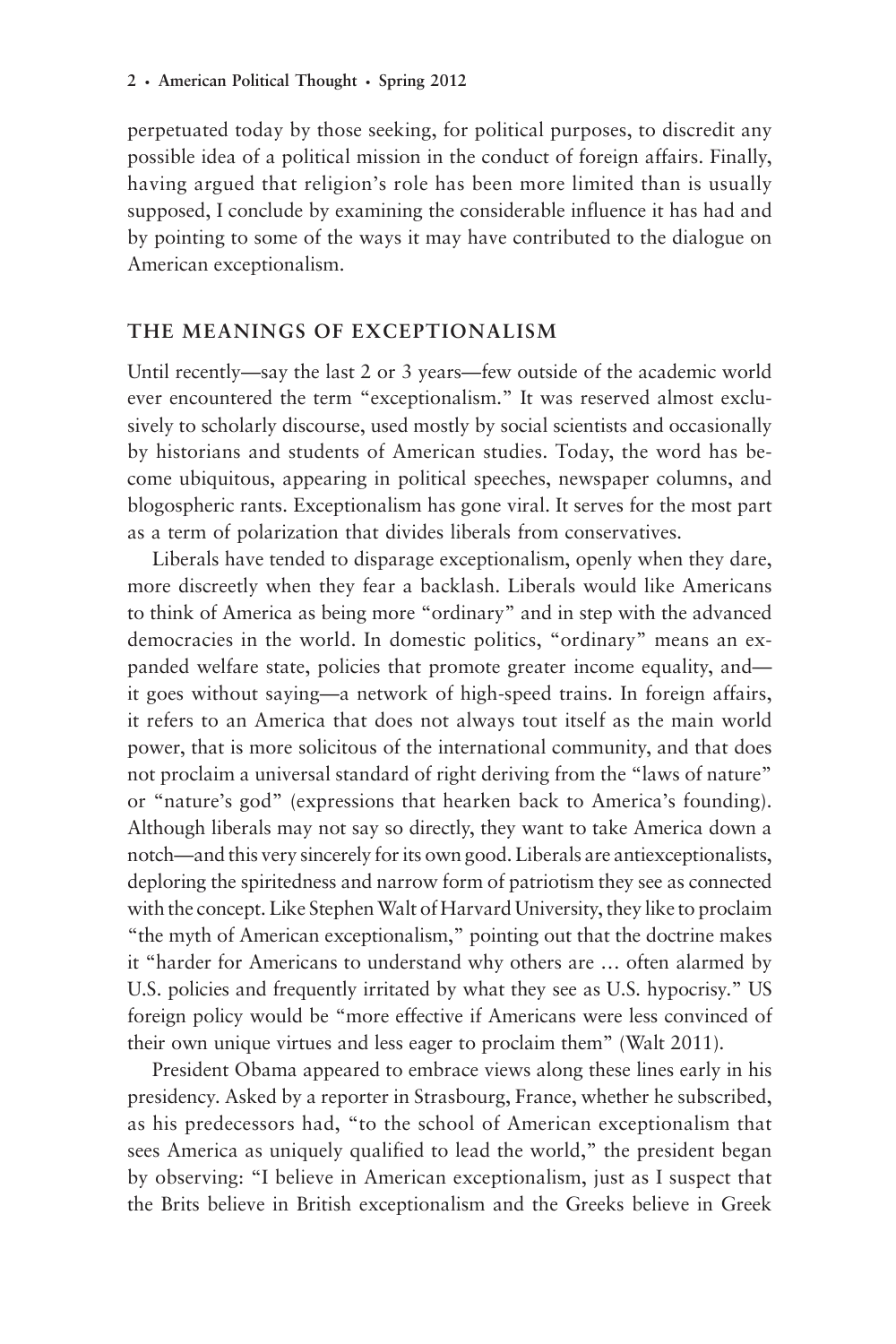exceptionalism."<sup>1</sup> His words were a far cry from a "Lincolnian" rhetoric depicting America as "the last best hope of man on earth."<sup>2</sup>

Conservatives have rallied around exceptionalism, often passionately so. Conservatives want Americans to think of themselves as special, and they take great pride in pointing to how America is unlike other advanced democracies. In domestic affairs, conservatives prefer a more limited government, which they consider to be the cornerstone of liberty; they favor an economy in which incomes reflect market forces, not government decisions; and they of course champion travel by stagecoach. In foreign affairs, conservatives hold the idea of the nation in high esteem and bristle at the notion of America being governed by diktats of the international community. They regard America as the premier world power and, therefore, necessarily and rightly subject to different rules than other nations. Conservatives are not embarrassed to refer to general concepts of right in the terms used by past American statesmen. "Universal values," a phrase President Obama now often invokes, are fine, as long as they are anchored in the good old Declaration of Independence.

A rising star in the Republican Party, Senator Marco Rubio made "exceptionalism" the central theme of his 2010 senate campaign in Florida. In his victory speech, he warmed to the task by describing America as "a place without equal in the history of all mankind," in part because in "almost every other place in the world … what you were going to be when you grow up was determined for you" (Beinhart 2010). Other Republicans running for the presidency in 2012 followed in the same vein. Newt Gingrich launched his campaign combined with the release of a new book titled A Nation Like No Other: Why American Exceptionalism Matters. The theme was also at the core of Mitt Romney's foreign policy statements: "America must lead the world. … I believe we are an exceptional country, with a unique destiny and role in the world. … This is America's moment. … I will never apologize for America."<sup>3</sup>

It is unclear who cast the first stone in these exceptional wars—whether it was liberals, who wagered that the term might discredit conservatism, or conservatives, who believed that it could rally Americans to their agenda. It hardly matters. More important is the question of which side has gained politically from the emergence of this new political word. The verdict is still

2. Abraham Lincoln, annual message to Congress, December 1, 1862 (http://showcase .netins.net/web/creative/lincoln/speeches/congress.htm).

3. Mitt Romney, speech at the Citadel in Charleston, SC, October 7, 2011 (http://blogs .wsj.com/washwire/2011/10/07/text-of-mitt-romneys-speech-on-foreign-policy-at-thecitadel/).

<sup>1.</sup> The White House, Office of the Press Secretary, press release, April 4, 2009 (http:// www.whitehouse.gov/the\_press\_office/News-Conference-By-President-Obama-4-04-2009/).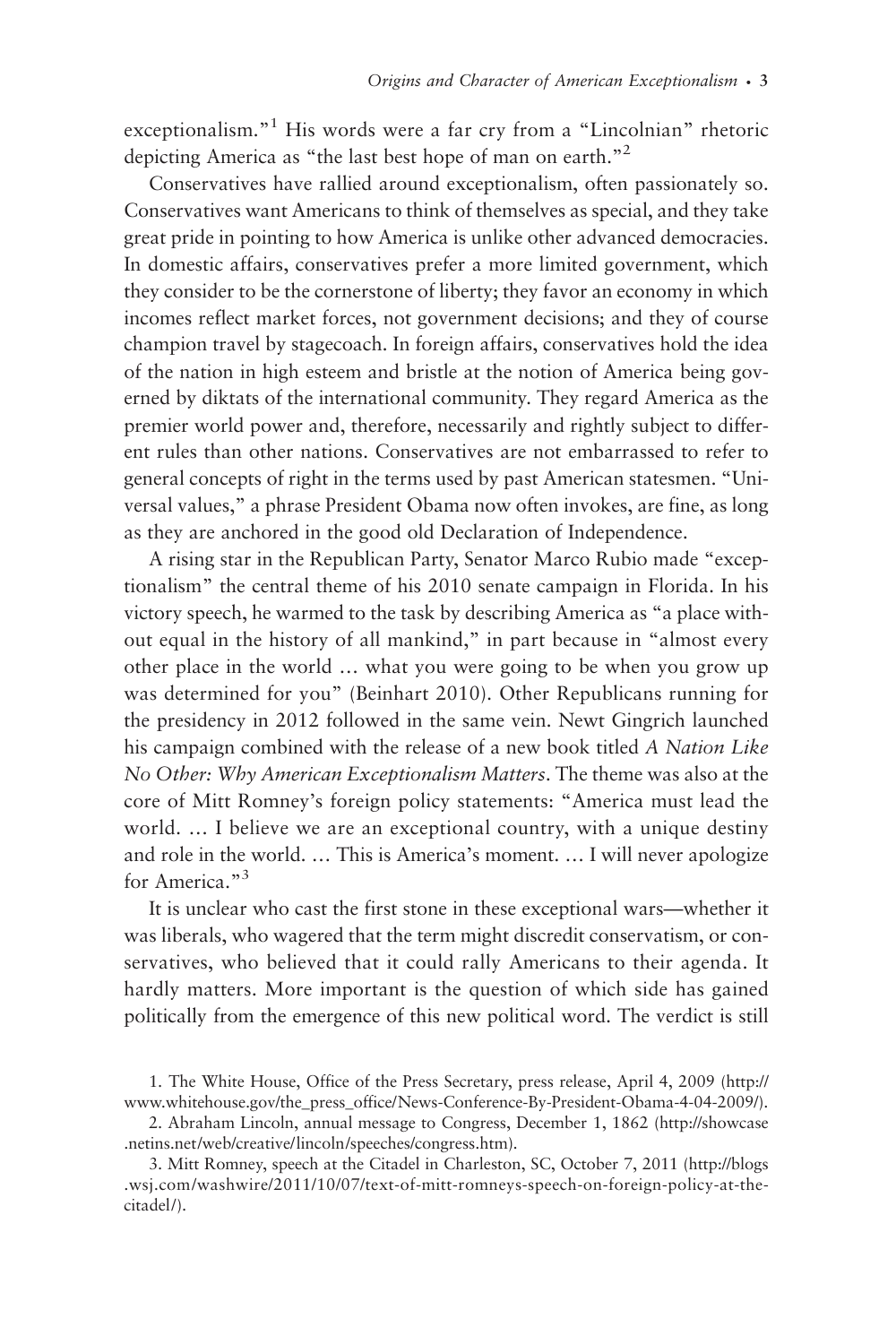out. Conservatives think exceptionalism has worked to their advantage. They can cite survey evidence (from Gallup; Jones 2010) showing that a huge majority of Americans (80%) agrees with the statement "the United States has a unique character because of its history and Constitution that sets it apart from other nations as the greatest in the world."<sup>4</sup> Yet what such generic findings measure, if anything, is difficult to say. For their part, some liberals believe they have gained ground, at least at the elite level, because of how exceptionalism is conceived in the area of foreign affairs. The more the term is touted, they think, the less attractive it seems, making us look arrogant and beholden to a messianic mission.

How language is employed in politics obeys its own inscrutable logic. Sometimes political terminology manages to clarify matters beyond what one finds in social science (think of "cold war"), but at other times it brings only greater confusion. The introduction of exceptionalism into political discourse has perhaps helped to make clear to all the rank ordering between spiritedness (favored by exceptionalists) and social justice (important for the antiexceptionalists), but otherwise it is hard to see how the word has promoted more intelligent debate. Consider the following three points.

First, exceptionalism packs different ideas under the same label. Sometimes it refers to matters of domestic affairs, at other times to matters of foreign affairs. John Locke once enunciated the wish—he knew it could never be completely realized—that every general concept should designate something that is clear and distinct. Otherwise people end up heatedly disputing over a word while losing sight of the substance of the issues involved. It is probably a truism of political speech that if one has trouble defining immediately what a term means, someone else is using it a different way.

Second, if people have something they value or oppose, would it not be better for them to speak directly of the particular things themselves—say, the blessings of liberty or the dangers of interventionism—than to get wrapped up in disputes about American exceptionalism? After all, no one really would ever sacrifice himself or herself for the cause of exceptionalism.

Finally, there is that annoying little suffix "ism." In the political world it often connotes an ideology claiming to have pat answers to all problems, while in the intellectual world it is frequently appended to perfectly comprehensible adjectives to create vast abstractions, as in "perfectionism," "probabilism," or "fallibilism." Exceptionalism constitutes one small step for abstraction, one giant leap for abstractionism. Not much good ever comes from airy concepts of this kind.

4. Gallup describes its poll as testing the "view commonly referred to as 'U.S. exceptionalism,'" although the question does not explicitly use this term (Jones 2010).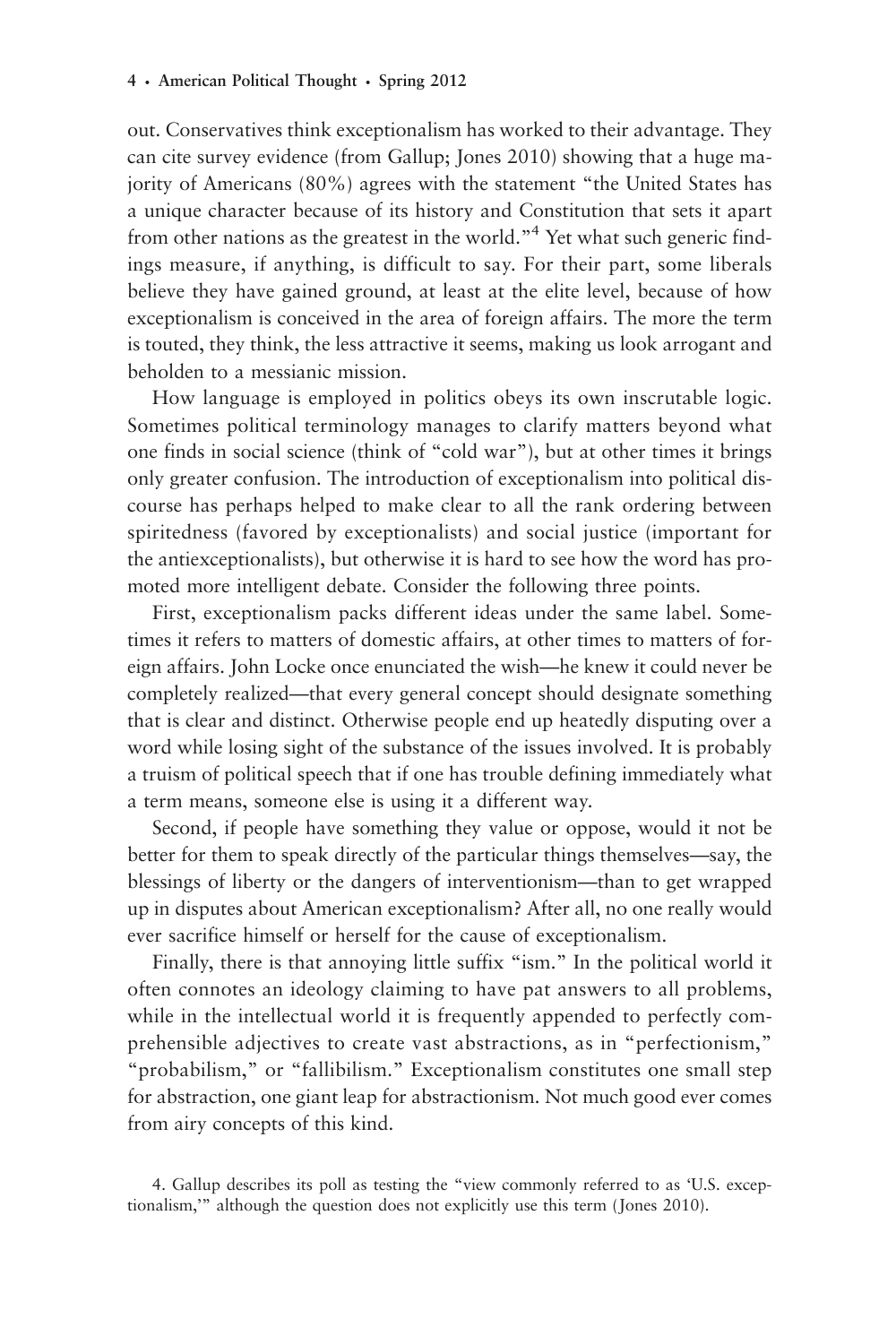Using a term because of which a party benefits or loses is an important consideration for partisans. Political scientists, however, are beholden to a different standard; they must employ language to shed light on the realities of political life. In that spirit, an examination of the etymology of exceptionalism may help provide some clarity about its meaning.

Its frequent use in social science before it exploded onto the political scene might lead one to think that the term goes back far into American history. But this turns out not to be the case. Take John Winthrop, the person most often associated with originating the concept. Aboard the Arbella in 1630, Winthrop described the Puritan settlement to be built as "the city on the hill," a phrase usually recalled today, thanks to Ronald Reagan's embellishment, as "the shining city on the hill." And Winthrop went on to add the further exceptionalist theme that "the eyes of all people Q1 are upon us." But nowhere did he ever refer to his position as his doctrine of "exceptionalism."

Nor for that matter did Alexis de Tocqueville. Tocqueville is widely credited with having developed the social scientific idea of exceptionalism, meaning uniqueness in relation to most other nations. America, as he showed, was distinct in its historical circumstance of having experienced no feudal past. But what of the term? Modern analysts have scoured Tocqueville's works in search of a mention, in the hope of receiving his benediction. All of their prodigious efforts have yielded no more than one oblique reference, which on examination has no relation to any plausible meaning of the concept. In explaining why Americans do so little to cultivate the arts and sciences, Tocqueville attributes the deficiency to the harsh physical conditions that originally deprived them of the time and leisure to develop a higher culture: "the situation of the Americans is therefore entirely exceptional, and it is to be believed that no other democratic people will ever be placed in it" (de Tocqueville 2002, 430). If this is the meaning of exceptionalism, Americans who favor the term should probably consider fleeing to Great Britain.

Finally, many consider Ronald Reagan to be the most eloquent modern exponent of exceptionalism. A lovely passage from his farewell address shows why:

I've spoken of the shining city all my political life, but I don't know if I ever quite communicated what I saw when I said it. But in my mind it was a tall proud city built on rocks stronger than oceans, wind-swept, God-blessed, and teeming with people of all kinds living in harmony and peace, a city with free ports that hummed with commerce and creativity, and if there had to be city walls, the walls had doors and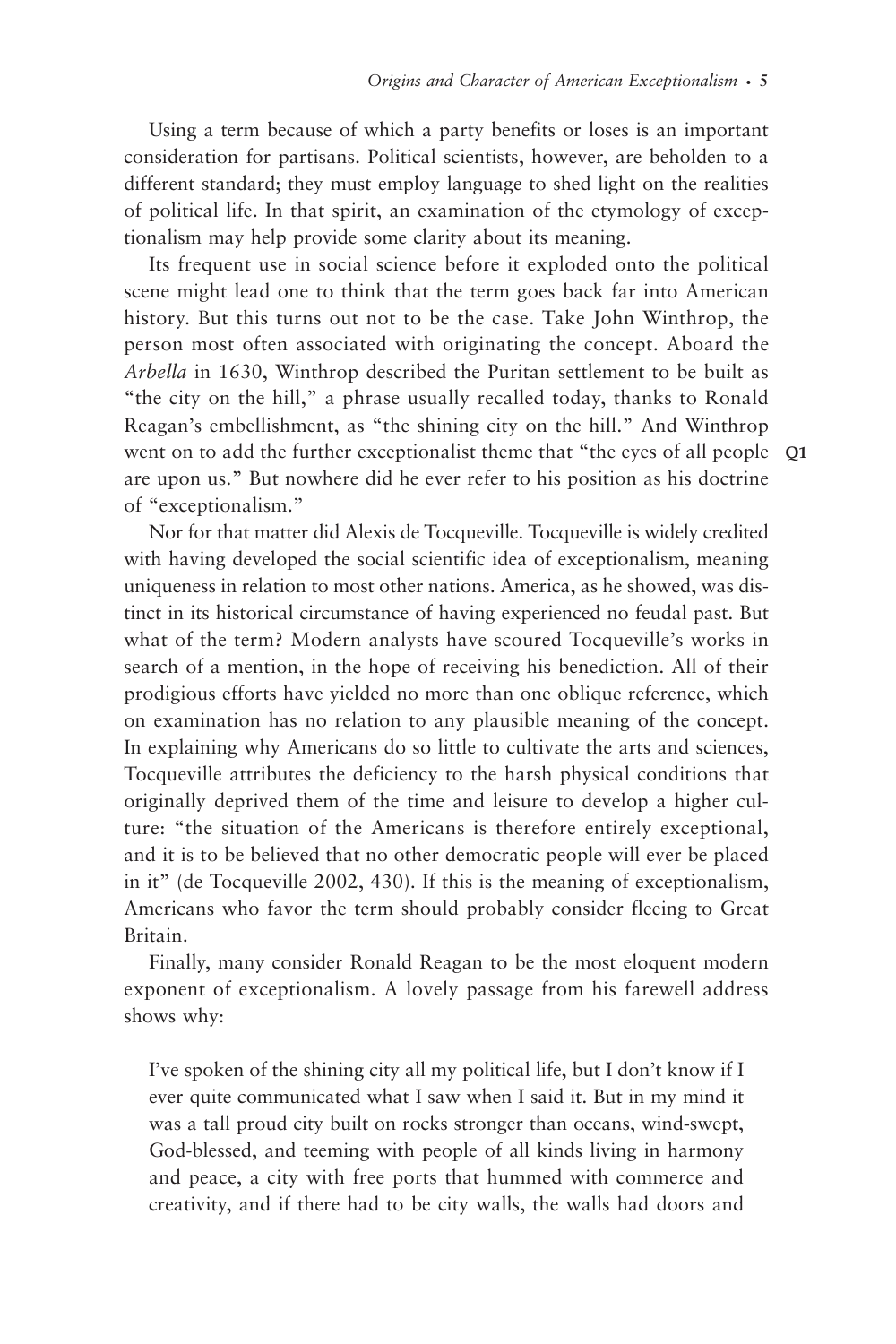the doors were open to anyone with the will and the heart to get here. That's how I saw it, and see it still.<sup>5</sup>

Yet Ronald Reagan, as far as I know, never used the term "exceptionalism."

Although scholarly study of the concept goes back a long time, the coinage of the word did not occur until relatively recently. A database search of the word in the social science indexes reveals that, with one notable exception, "exceptionalism" does not appear in any of the literature until the late 1950s. The honor goes to Max Lerner in a book titled America as a Civilization (1957). The exception goes back to a thesis proposed by the leader of the American Communist party, Jay Lovestone. Lovestone used the term in the 1920s, perhaps for the first time, to describe America's path to the forthcoming revolution, which, because capitalism had achieved a temporary stability here, would regrettably be slightly delayed in comparison to the other advanced nations. The thesis led to a flurry of articles, mostly in Russian, on exceptionalism. Lovestone's position was noticed by none other than the chairman of the Comintern, Joseph Stalin, who had Lovestone expelled from the party for committing a cardinal Marxist sin: deviationism (Klehr 2010, 41).

The most fruitful approach to studying the meaning of exceptionalism is to examine how scholars have used it. The common denominator is a claim to uniqueness, which the investigator may then confirm or deny. But the focus or content of what exactly is asserted to be unique has varied enormously. In fact, it is fair to say that exceptionalism designates a family of concepts, not one. None of its possible meanings is necessarily better or more correct but just different. In the end, it is a matter of the analyst selecting a variant that is of interest or importance for a given inquiry.

Surveying some of the possibilities illustrates this point. Exceptionalism may refer to the idea that there is (a) something different about America or (b) something special about America. "Different" is the predominant meaning embraced by descriptive social science. It proceeds to the investigation of various features of society in advanced countries to see whether America displays greater difference overall from these nations than they display from one another. Many studies over the years have addressed this theme, beginning with the two seminal works most frequently cited in this genre: Tocqueville's Democracy in America and Werner Sombart's Why There Is No Socialism in America (1906). The idea of America's non-European character was also at the core of Frederick Turner's famous thesis on the frontier and Louis Hartz's

<sup>5.</sup> Ronald Reagan, farewell address, January 11, 1989 (http://www.americanrhetoric .com/speeches/ronaldreaganfarewelladdress.html).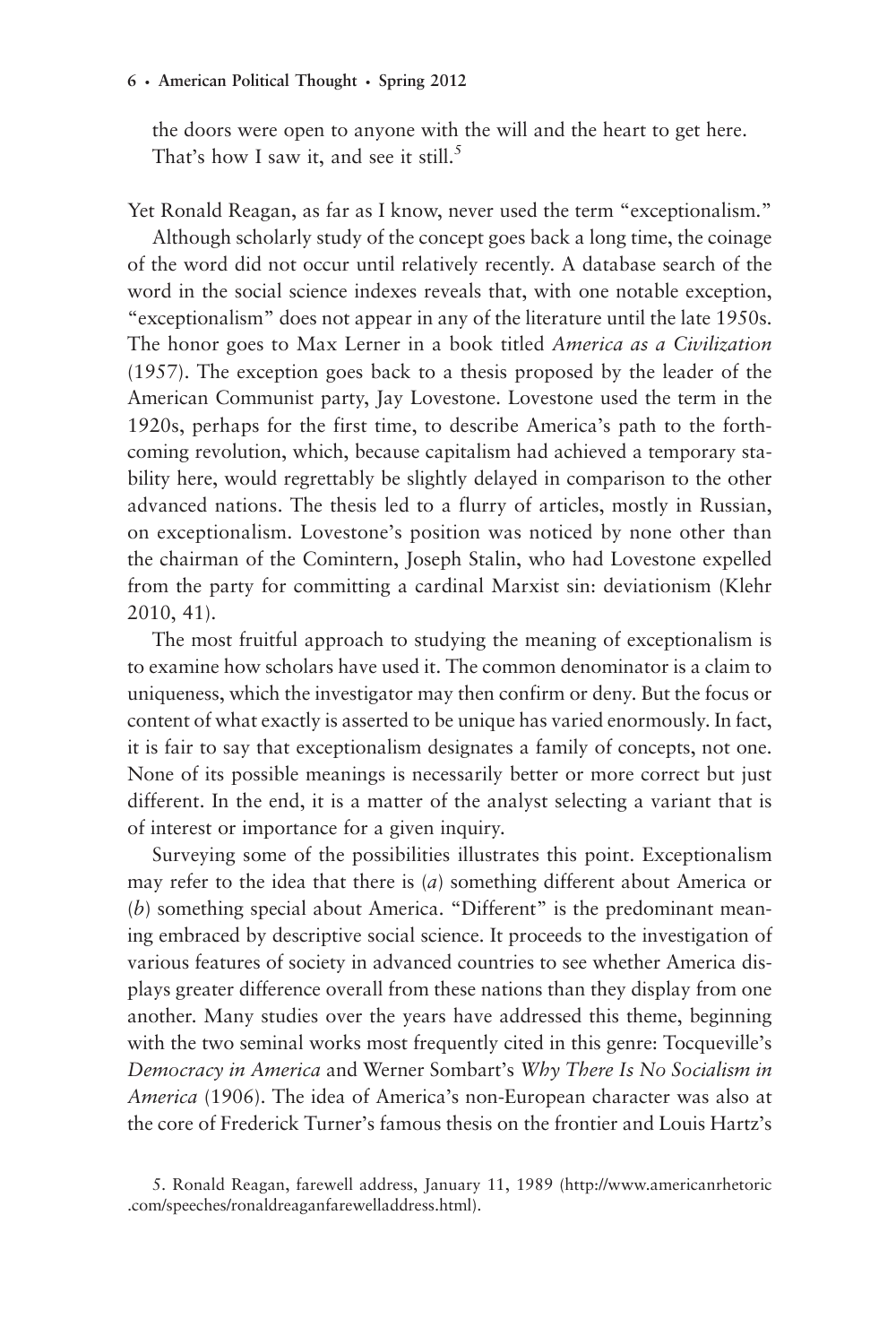The Liberal Tradition in America (Turner 1920; Hartz 1955). Since then, such notable scholars as Byron Shafer, Seymour Martin Lipset, John Kingdon, and James Q. Wilson have addressed the topic from this perspective (Shafer 1991; Lipset 1996; Kingdon 1999; Wilson and Schuck 2008). Without recounting the details of this research, much evidence has been adduced to show that America is a statistical outlier on many important features (including size of government, the number of voluntary associations per capita, rates of private philanthropic activity, and commitment to personal freedom). In the last 2 decades, research has indicated American distinctiveness on two other dimensions: professions of religious faith and birthrate (both higher). Of course, America also has a set of "exceptional" pathologies, like higher rates of penal incarceration.

"Special" means different in a certain way. It goes beyond an empirical finding to assert a normative claim, usually for what is worthy or better but sometimes of just the opposite. Intellectuals have often engaged in such discussions. Yet specialness itself—which will be pursued in this essay—subdivides into two distinct ideas: (*a*) the possession of a certain quality or (*b*) the embrace of a task or mission. In the first sense, which has spilled over into political discourse, defenders of exceptionalism will refer, for example, to liberty and to the opportunities that liberty affords, as in George Will's characterization of the concept: "Americans are exceptionally committed to limited government because they are exceptionally confident of social mobility through personal striving" (2011). In the second sense, it refers to something Americans think this country has been called on to do. A mission is undertaken not for enjoyment or profit but as a responsibility in fulfilling a larger purpose. Louis Kossuth, the Hungarian patriot who visited in 1852, articulated one version of this theme. It was "America's destiny," he noted, "to become the cornerstone of Liberty on earth. … Should the Republic of America ever lose this consciousness of this destiny that moment would just as surely be the beginning of America's decline as the 19th of April 1775 was the beginning of the Republic of America" (cited in Wood 2011, 321).

The idea of a nation having a mission—the option I will discuss—is widely regarded today as controversial. Nations, many think, should do no more than live and let live, behaving, so to speak, like good neighbors cutting their grass and taking out their trash. Any purpose that goes beyond this one is a throwback to the benighted era of nationalism. The fact that so many Americans persist in thinking in terms of a mission, however one judges this fact, is very likely today to be an example of exceptionalism in the social scientific meaning. It makes us a statistical outlier, at least among the democracies. Reaction against Americans' belief in a mission is also one of the major sources of the ideology known as "anti-Americanism." Persons in other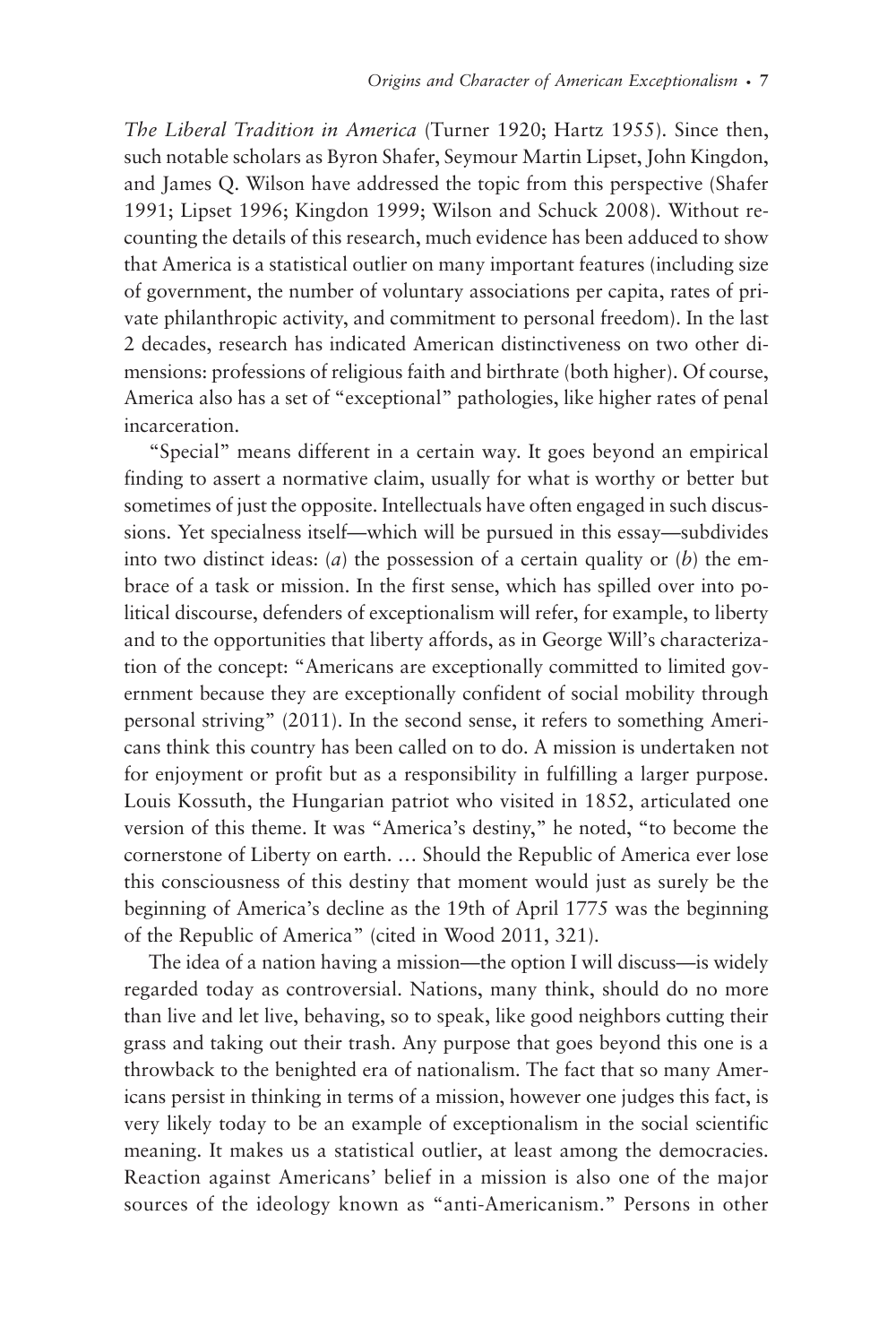nations resent what they consider to be America's self-designation as a special nation endowed with a great historical task.

Once again, it is possible to consider refining or subdividing the idea of a mission. One could look first at the character of the mission, asking whether it refers to fulfilling  $(a)$  a religious purpose that stands above and beyond politics, in which America is bidden to play a role in God's divine plan, or (b) a political purpose that seeks to advance a certain form of government liberal democracy—throughout the world. Selecting this latter option, one could then proceed to ask about its source or justification: Does the commission to promote liberal democracy come from  $(a)$  a religious command or (b) a rational body of thought, such as philosophy, philosophy of history, science, or political-historical analysis?

Unlike the previous sets of options presented, in which each led to a fairly distinct line of scholarly inquiry, the tendency in speaking of the political mission has been to conflate these different analytic categories and offer a single account. The dominant view of the mission begins with the claim that Americans consider themselves a chosen people. Chosenness is held to be in its origins a religious idea that goes all the way back to Puritan New England and its strain of millennial theology. At first this theology saw God's plan as occurring on the plane of sacred history, without regard to any worldwide political goal, but at some point in the mid-eighteenth century, the religious view fused with the idea of spreading American principles of government (liberty and republicanism). Ever since, this idea of the mission has powerfully structured America's view of its role in the world. It is true that not every statement of the mission has explicitly evoked this religious kernel—think here of some oftquoted phrases of Thomas Jefferson—but in the end, under the alchemy produced by the word "secularization," almost all statements of mission are taken, somehow, to be expressions of the original religious doctrine. It is true also that in some instances religious and nonreligious ideas have been commingled, but again it is the original religious element that is taken to be the driving force.

In brief, the mission is understood to derive from a religiously inspired errand to promote liberty or liberal democracy in the world. A line runs from seventeenth-century Puritan thought, to the Revolution, to the midnineteenth-century doctrine of manifest destiny, to late nineteenth-century American imperialism, to Wilsonian idealism, to cold war anticommunism, and finally to George W. Bush's unilateralism. These are manifestations of a common theme. Given its theological source—namely, the belief that God provides a warrant for America's mission—many identify it as having a naturally self-righteous dogmatic form. It is not unsurprising, therefore, that, once the power was available, the mission might often express itself in an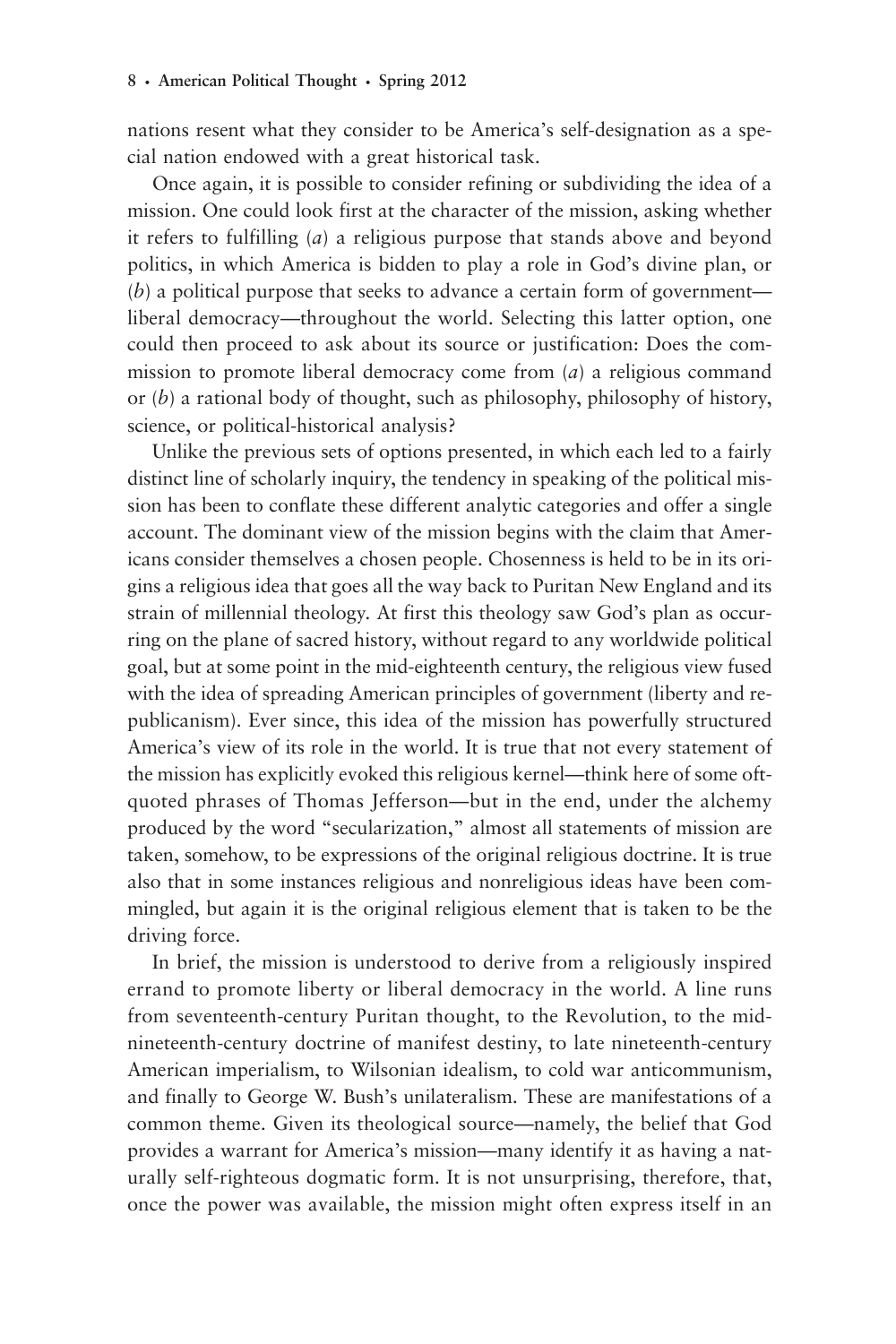imperialist or unilateralist form. America has lived on the verge, so to speak, of a crusade, although a few have interpreted this mission as being properly promoted by setting an example and without the exercise of an assertive foreign policy.

Accounts of the dominant view naturally seek out the purest expressions of this position. A favorite source is Senator Albert Beveridge, a well-known historian and a strong proponent of the Spanish-American War and of the annexation of the Philippines. In one often-cited speech to the Senate in 1900, Beveridge explained that God "has given us the spirit of progress to Q2 overwhelm the forces of reaction throughout the earth. He has made us adept at government that we may administer government among savage and senile peoples. Were it not for such a force as this the world would relapse into barbarism and night. … And of all our races … he has marked the American people as his chosen nation to finally lead in the redemption of the world" (cited in Bellah 1992, 37–38).

The dominant view is in the first instance a scholarly position that has drawn on a number of sources. Included are works by students of Puritanism, many of whom have developed the peculiar habit of claiming Puritan thought to be the key to understanding the unfolding of American history.<sup>6</sup> Another important source is scholarship of American foreign policy, which has been attracted to a simple catchall category to account for the influence of American thought on the nation's conduct in international relations. Antiexceptionalists have widely embraced the dominant view because they find that it can be easily adapted to discredit the idea of mission. The reason is that its premises run counter to some of the most powerfully held beliefs of our time. Although there may be reasons to defend the policies of expansionism, very few today would feel comfortable championing Beveridge's bald expressions of imperialism, especially when the freighted word of "race" is thrown into the equation.<sup>7</sup> Furthermore, within the intellectual community today, any claim that God is enmeshed directly with the fate of a nation is certain to be regarded as unfathomable, if not repellent, and such "God talk" is regarded as all the more objectionable because it is thought to derive from "scripturalist" or "fundamentalist" religious beliefs.

If reasons are needed to support these almost spontaneous reactions, antiexceptionalists offer three weighty arguments. First, belief in a mission leads Americans to react ideologically—actually theologically—to world

<sup>6.</sup> See Hudson (1965), Cherry (1971), Bercovitch (1978), Tuveson (1980), and Gelernter (2007). For a full survey of literature on exceptionalism, see Litke (2010).

<sup>7.</sup> The term "race" was ubiquitous in social science and philosophy at the time, and it did not carry the same sinister implications that it does today.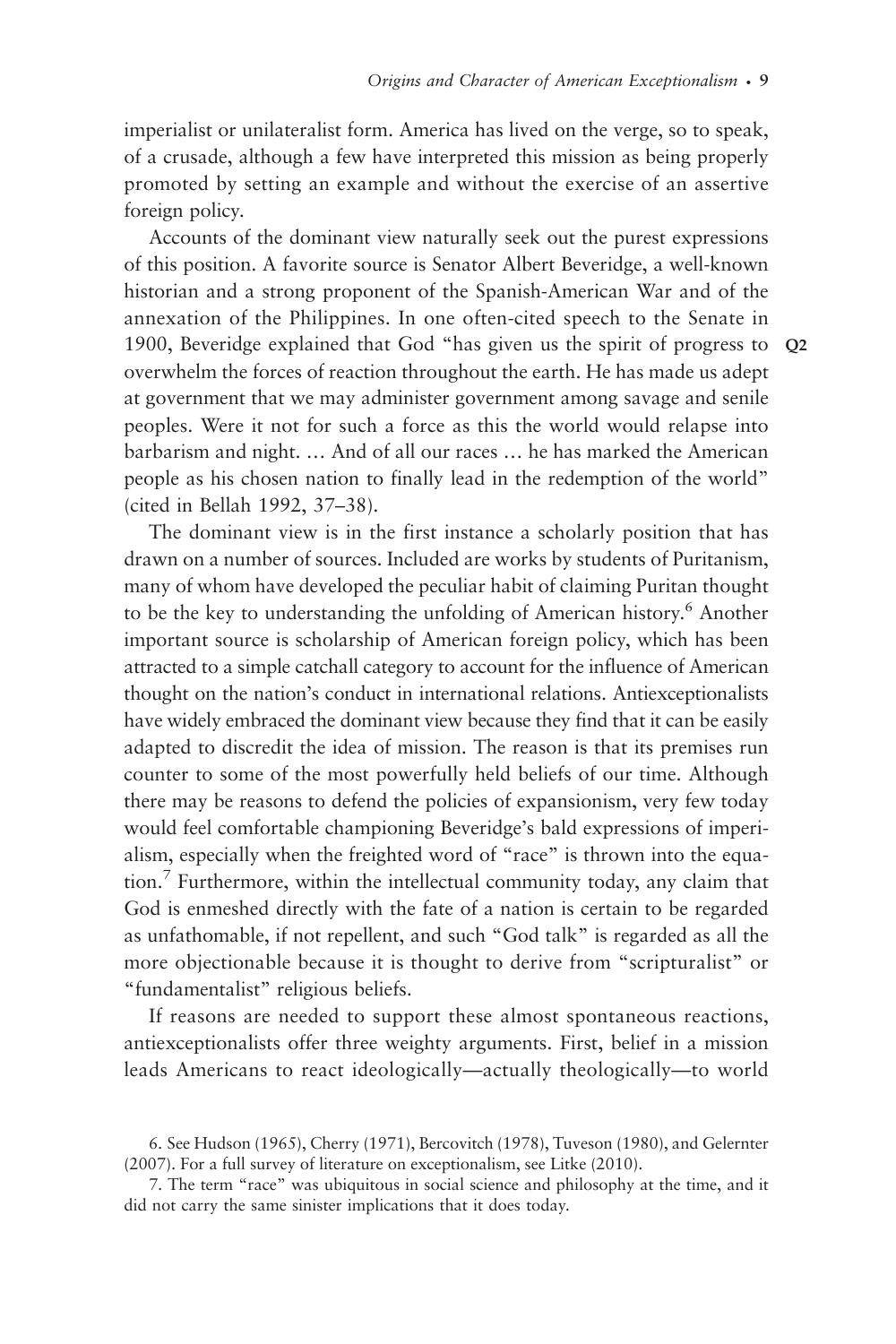events, resulting in imprudent foreign policy ventures. Second, a religious worldview is especially dangerous in our time. Is not the problem in the world today, many ask, religious fundamentalism? There can be no hope for a peace if the future is a struggle among faiths, a contest between jihads and crusades. Finally, in what is strictly speaking a theological argument, the use of religion in direct support of a nation and its foreign policy is said to be idolatrous. True religion is beyond this kind of narrow, particularistic thinking.

Antiexceptionalists also find that the dominant view works "structurally" to promote their position. According to the dominant view, America has had, and given its history could only have had, one form to its understanding of the mission: a religiously inspired idea. If this is so, and if the consequences have been as harmful as antiexceptionalists contend, then a reasonable person must reject any idea of a mission and seek an alternative approach. Where antiexceptionalists are not partisans of the ideology of global citizenship and postnationalism, they stand ready to plant their flag inside the school of thought in international relations known as "realism." Realism does not mean looking at the phenomena as they actually present themselves—for otherwise belief in a mission, which realists acknowledge to exist and so often decry, would be a part of their analysis of what moves states. Realism instead relies on a reconstituted "model" according to which the players in international affairs are posited to act on the basis of a calculation of their interest. Exactly what is included in a state's interest is not as clear as many realists would have us believe, although they place the emphasis on the factor of maintaining and increasing power. But one point is beyond dispute: realism means conducting foreign affairs without any idea of a mission. Realism and mission are notions of antithetical inspiration.

Many realists add a coda in the form of an argument of "declinism," which asserts that America's capacity to project power in the world is now slipping. In the latest version, decline is said to result from the nation's more limited economic resources, which derive from our indebtedness and budgetary constraints. The trend of decline cannot, or will not, be reversed. Accordingly, whatever some might wish for in terms of exercising global leadership, America can no longer afford to promote a mission in a robust sense. Americans must learn to think of themselves as more ordinary—that is, not exceptional—because they are more ordinary. A few in the realist camp lament this result, regarding it as a loss for America and for the world, but many applaud it, although usually concealing their glee beneath a veil of detached analysis. Realism is a cover for "triumphalist declinism": blessed is the nation that is declining, it shall disinherit the earth.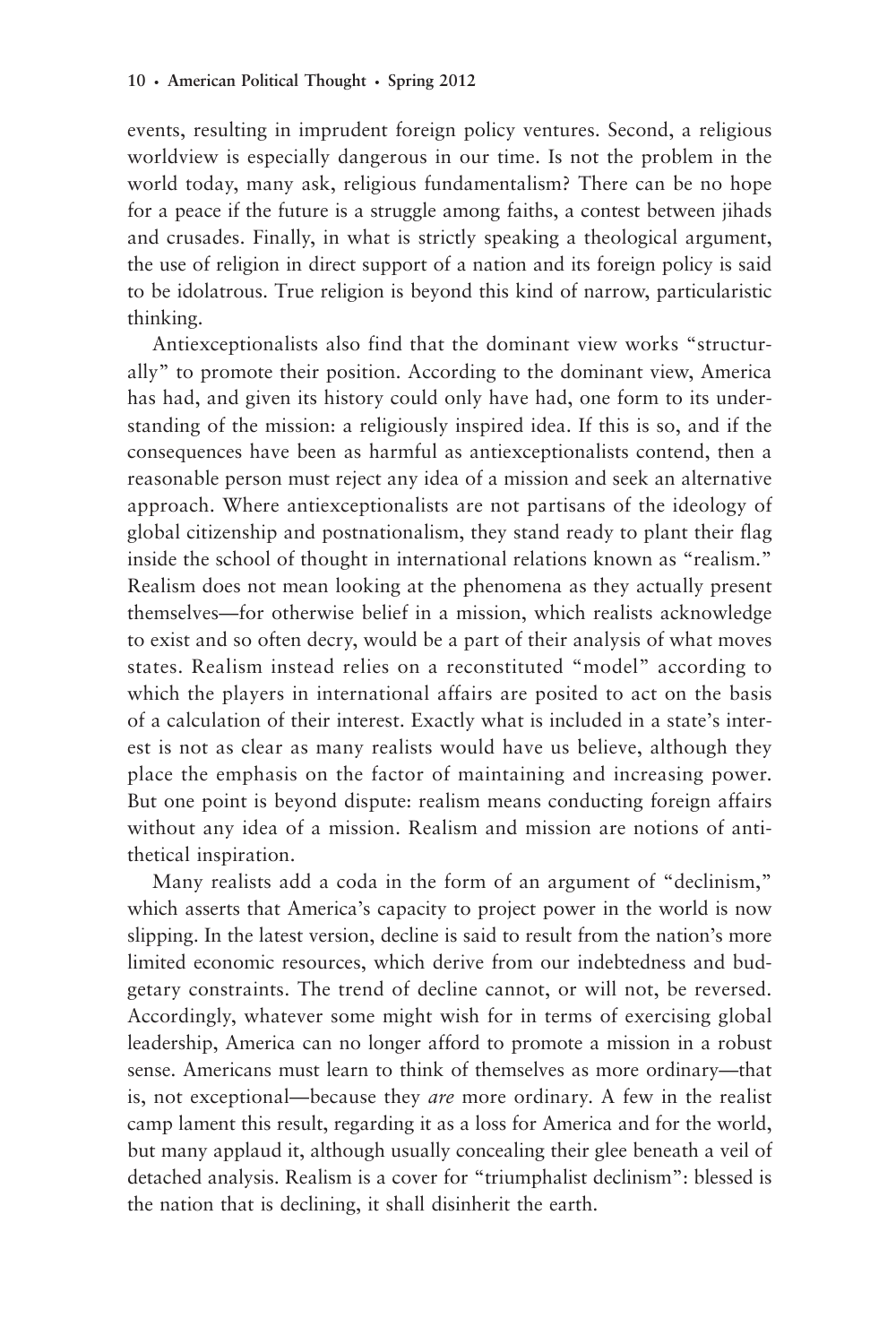### **EXCEPTIONALISM AS MISSION** EXCEPTIONALISM AS MISSION

I turn now to an assessment of the dominant view of the American mission. It is, I believe, fundamentally, indeed almost self-evidently, flawed. Only its constant repetition, to the point that few bother to try to conceive of an alternative, has obscured what are clear facts. Like any paradigm, it holds its adherents in thrall to a central line of argument, inducing them to ignore or undervalue all the evidence that does not fit the main thesis.

Contrary to what the dominant view holds, the idea of a mission in America has not been a single doctrine. It has had (and still has) a variant that is primarily religious, focused on the role of faith community in the divine plan, and a variant that is primarily political, focused on the fate of republican government in the world. The political mission, which is of primary interest here, has been justified on very different grounds: sometimes by religious ideas but more often by ideas from philosophy, science, or political analysis. Furthermore, in the instances when religious and nonreligious ideas about the mission have been commingled, the nonreligious ideas have often been the driving force. Finally, the religious ideas that have influenced the political mission have not always been orthodox or "fundamentalist." More often than not, they follow strands of what is known as "liberal theology," which seeks to bring religion into line with existing philosophic or scientific doctrines.

What is at stake in this debate apart from the accuracy of historical interpretation? As discussed, the historical interpretation of the dominant view has spilled over into current policy debates. Antiexceptionalists have embraced the dominant view, finding that they can put it to use to discredit the idea of the mission. One effect of the alternative position to be developed here would be to free contemporary policy thinking from the conceptual straightjacket of conceiving of the mission as having only one form. By viewing the American political tradition as offering a number of different models of a mission, it might be possible to conceive of the mission in a fairer, and less ideological, light. Certain formulations of the mission may have been, and may be, dangerous; others may have been, and may be, helpful, supplying the nation with energy, collective commitment, and purpose.

The period to be surveyed here runs from the nation's origins until the end of the nineteenth century. It was during this time, according to the dominant view, that the understanding of the mission was forged and bred into America's cultural DNA. The four most important statements of the idea of the mission occurred in Puritan thought, the political theory of the founders, the case made for manifest destiny (1830–60), and the defense of so-called imperialism at the end of the nineteenth century.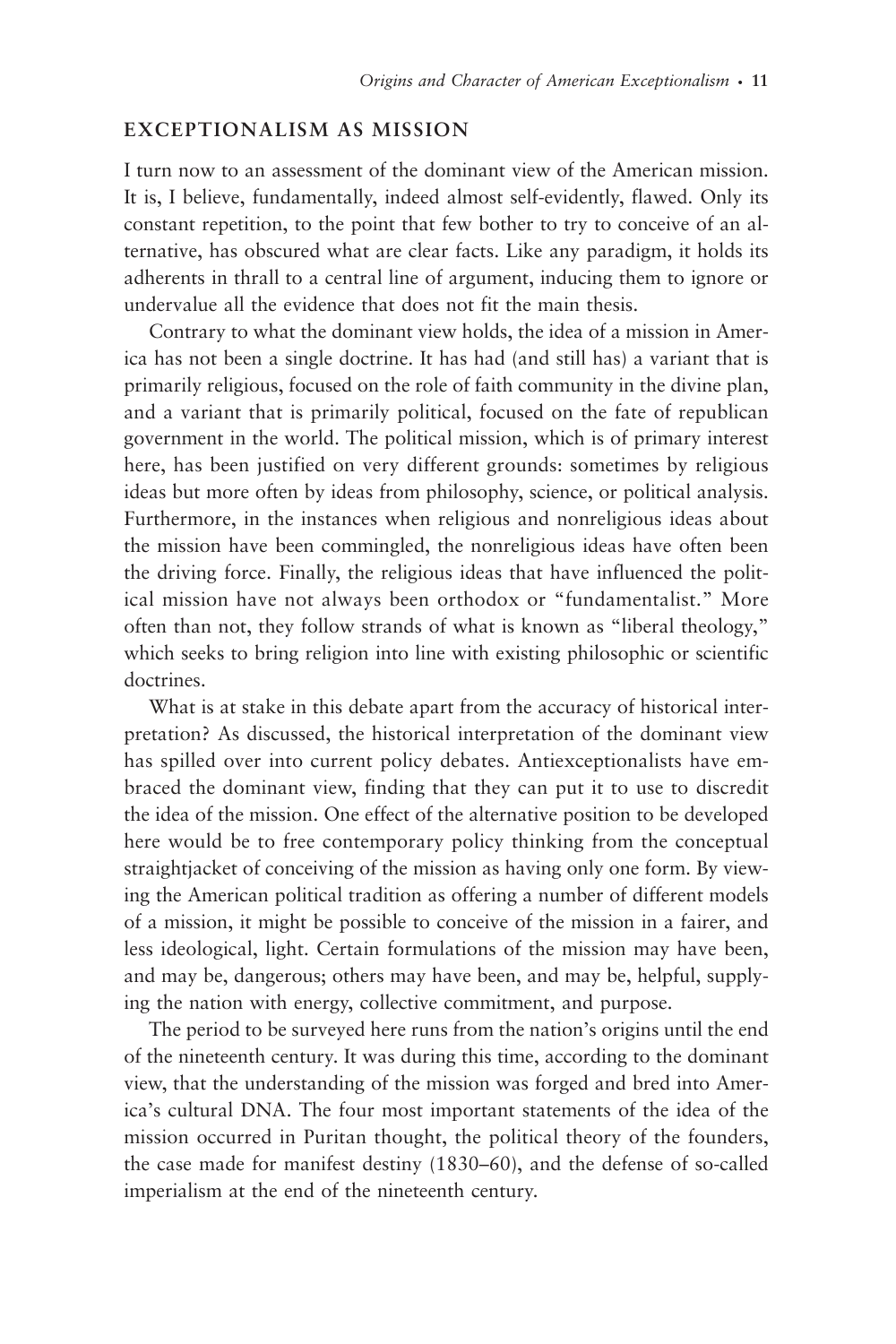The Puritans were children of the Reformation. One stream of Reformation theology was marked by the reintroduction of the historical dimension of Christianity. God acts inside of time, there is a direction to history under divine guidance, and God may choose to act through a particular agent. This dimension was most fully elaborated, lasted longest, and had its greatest influence among those who settled in New England.

For the Puritans the idea of being a selected agent was more than a theological possibility; it was a lived experience, formed in their exodus and errand in the wilderness. Something was taking place here, in this out-ofthe-way land—"in this little place called New England," as Cotton Mather Q3 put it—that had decisive significance for God's plan. Much as God had acted through the Israelites in biblical times, he was acting now through the Puritans, in an age in which the millennium was believed to be at hand. God's work was not just something happening to the Puritans but something that imposed a task to contribute to the achievement of the divine purpose. That purpose was in no sense a political plan for a nation, as the nation in any case did not yet exist. The "idea" (as Tocqueville put it) for which the Puritans came was within the realm of "sacred history" concerned foremost with God's plan, not political history concerned with the things of this world.<sup>8</sup>

A direct link between religion and the fate of the nation and the cause of republican government is a theme that came to prominence much later, in the period leading up to the Revolution. In a way analogous to how some in Europe had proclaimed a doctrine of the divine right of kings, Americans began to elaborate what amounted to a doctrine of the divine right of republics. This theme was not initially a part of sacred history or mission but a divine teaching or injunction of what was the biblical idea of right. Based especially on readings of the Old Testament, in particular the book of Samuel, it was widely concluded that God had directly favored republican government, with the monarchy coming about as a result of rebellious and sinful people. But this teaching began to find some support from new accounts of sacred history, with some thinkers beginning to draw a connection between God's divine plan for history, which now involved putting an end to tyranny in the world, and the achievement of an independent and free republic in America. This religious idea, now part of some accounts

<sup>8.</sup> I use the semitechnical term "sacred history," a translation of the German theological word Heilsgeschichte. English-speaking authors have used other expressions such as "ecclesiastical history" (John Foxe's category in Acts and Monuments) or "church history" (Cotton Mather's category in Magnalia Christi Americana).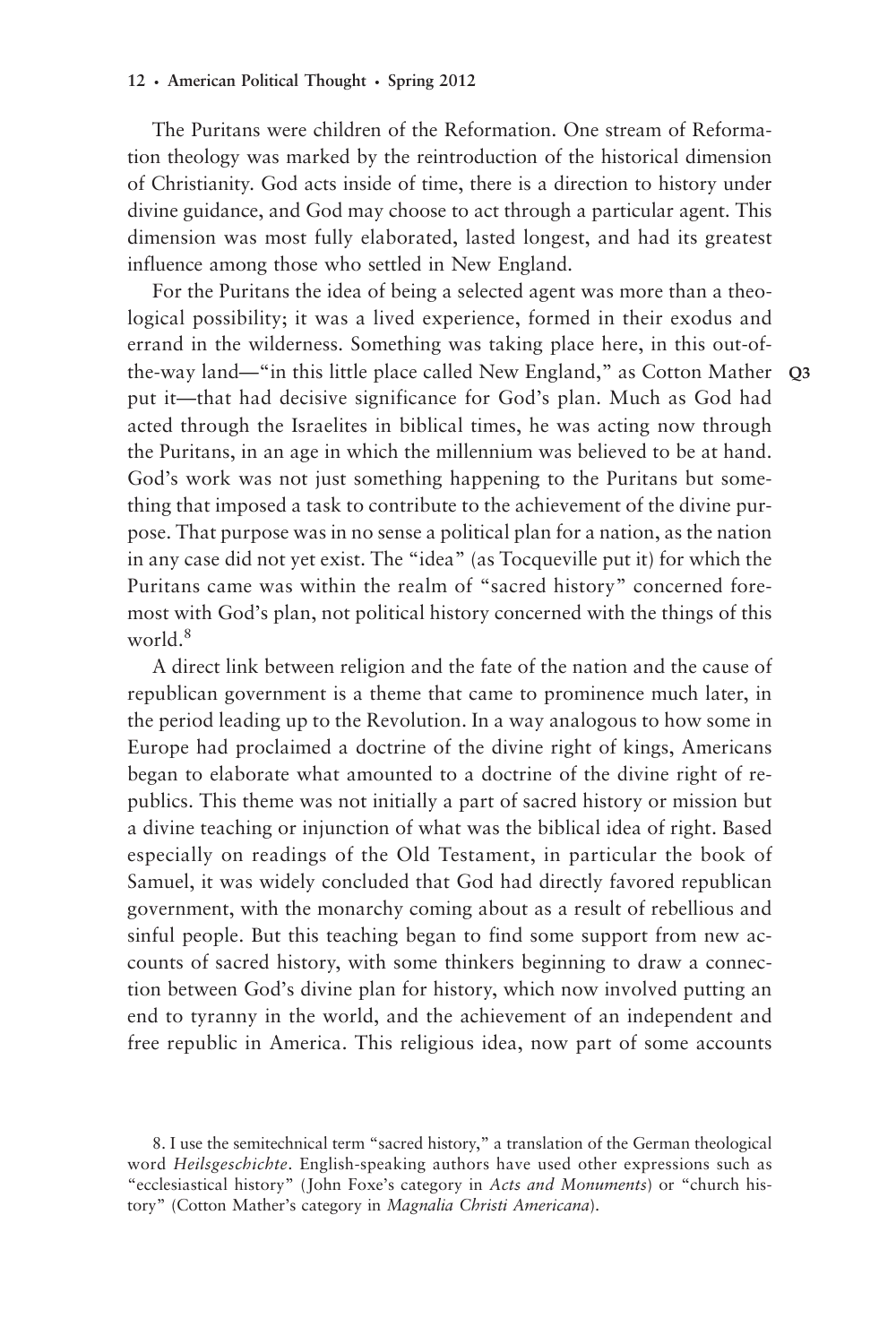of a fused American religious-political mission, sanctified the nation in its revolutionary cause.<sup>9</sup>

The main political leaders in the Revolution and the founding era focused on the political realm. It seems that especially in the founding era, from 1780 to 1795, not religion itself but religion in the form of sacred history had little influence, perhaps the least that it has had in all of American history. Where the idea of mission is found, its sources are in different bodies of rationalist thought. One notion of mission, in the thought of Thomas Paine and Thomas Jefferson, drew from a strand of enlightenment philosophy, which from the time of Bacon and Descartes had spoken of a great project of transforming the world by the application of a new scientific method. Americans, according to Paine and Jefferson, were the first to make use of this method in the political realm, availing themselves of scientific thought to guide the construction of a new kind of political order. American history was placed into the narrative of the enlightenment project, as famously described in Thomas Jefferson's last letter: "All eyes are opened, or opening, to the rights of man."<sup>10</sup>

One might wonder in what measure this abstract goal of promoting the light of science resonated with most Americans. A more important and compelling source of the founders' idea of mission, which is far less theoretical, appears in the greatest work of American political thought, The Federalist, and announces a central theme of that work: "It seems to have been reserved to the people of this country, by their conduct and example, to decide the important question, whether societies of men are really capable or not of establishing good government from reflection and choice" (Carey and McClellan 2001, 1). This justification of the mission begins from an analysis of the historical situation and of where America is to be placed in the destiny of the age. The Federalist's argument is that much depends on what is decided and what happens in America. This argument is a sober echo of Thomas Paine's exuberant encomium to the American Revolution: "Tis not the concern of a day, a year, or an age; posterity are virtually involved in the contest, and will be more or less affected, even to the end of time, by the proceedings now" (1776).

9. See Sandoz (1990). Some sermons before and during the war stressed this theme, as in Q4 Abraham Keltas's stirring plea in 1777: "we have reason to conclude that the cause of this American continent, against the measures of a cruel, bloody, and vindictive ministry, is the cause of God. We are contending for the rights of mankind, for the welfare of millions now living, and for the happiness of millions yet unborn" (595). For a discussion of the importance of sacred history in the revolutionary period, see Bloch (1988) and Guyatt (2007).

10. Thomas Jefferson, letter to Roger Weightman, June 24, 1826 (http://www.let.rug.nl/ usa/P/tj3/writings/brf/jefl288.htm).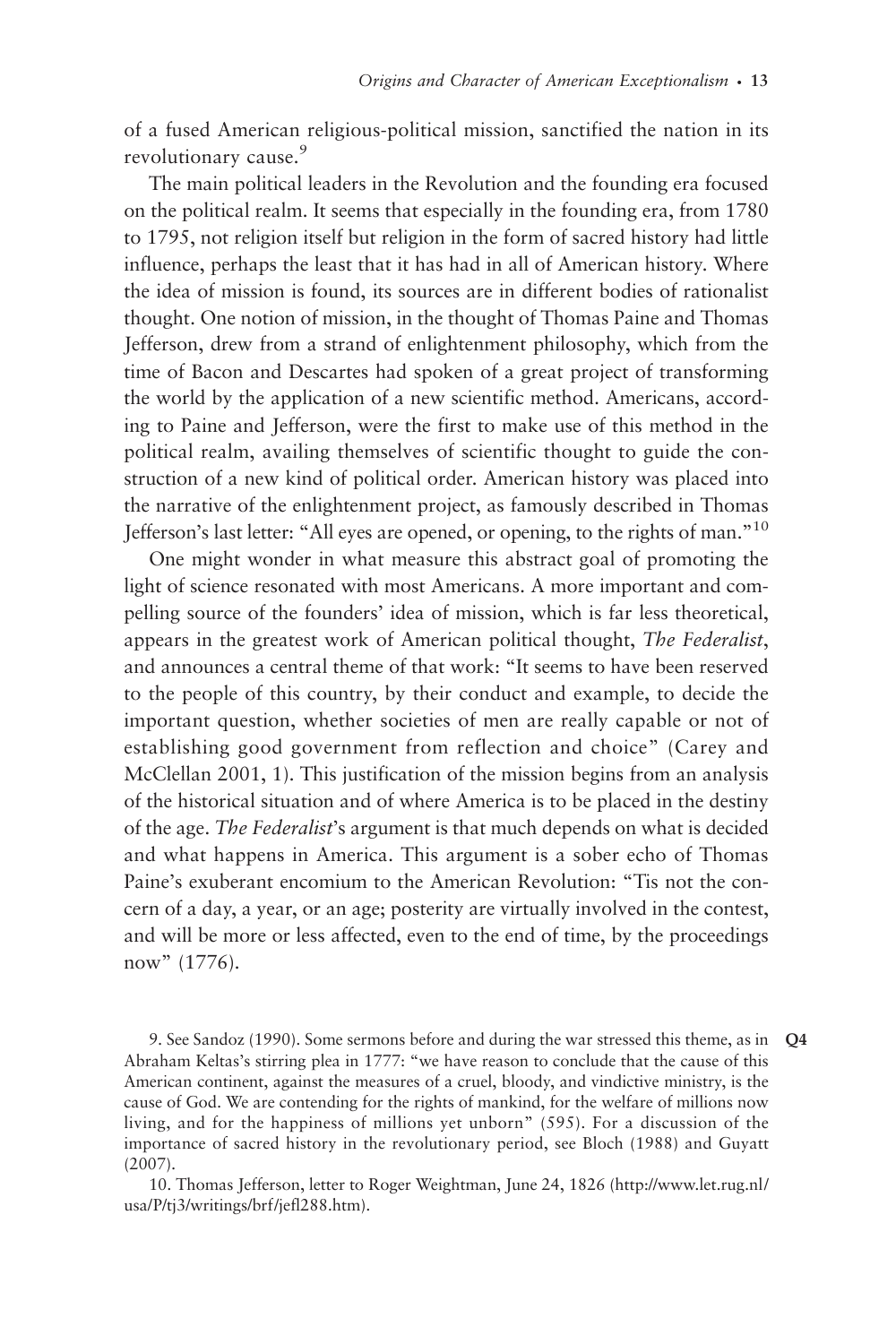To convert the founders act of political analysis into a veritable mission, however, another step was required. Americans had not only to appreciate the momentousness of what was at stake; they had to assume a responsibility for trying to influence the outcome ("to decide the question"). The Federalist appeals to Americans' reason and understanding of the situation, to their commendable wish for honor and glory, and above all to their magnanimity in pursuing a "noble course" that might benefit "the whole human race." It asks Americans to pay homage and to support the leaders of the Revolution who "reared the fabrics of government that have no model on the face of the globe" (Carey and McClellan 2001, 67).

The mission that is outlined in The Federalist falls into the realm of political, not sacred, history. Its object is a political good, not a religious one. Its aim is to secure liberty inside a republican form of government, which can be an example to the world. This said, there is no necessary conflict between the founders' goal and the goal of some of the religious thinkers—indeed, both positions could have been (and were) held simultaneously by some of the same individuals. But the two missions are nonetheless distinct.

One final point about the founders' idea of a mission must be noted. Their position derived from a political form of reasoning, and it accordingly left open the question of the manner in which this objective would be pursued. Attempts by some historians to connect the founders' idea to a particular kind of policy, whether exemplary or by use of more forceful means, serves only to confuse the meaning of the mission.<sup>11</sup> By the nature of the case, prudential judgments cannot be fixed in advance but must be determined by considering America's power and resources and the conditions prevailing in the world.

Turning to the nineteenth century, the first critical moment when the idea of the mission influenced the conduct of foreign policy was the period of manifest destiny. Manifest destiny refers to a political program, popularized from the 1830s through the 1850s, to acquire more territory on the American continent on which to implant democracy and open the door for massive European immigration. What might sound like a mere land grab was in fact animated by a great idea. It was the idea of progress. Manifest destiny was championed by a group of intellectuals and political leaders, mostly Democrats, in a movement known as Young America. Among its leading figures were John L. O'Sullivan, editor of the Democratic Review who apparently coined this term "manifest destiny"; Stephen Douglas; and Walt Whitman. Looming

<sup>11.</sup> See McDougall (1997), 20–38. McDougall chooses to link the founders' view of exceptionalism—which he then defines as exceptionalism—to a foreign policy of restraint, contrasting it to the views found in the policies of manifest destiny and imperialism.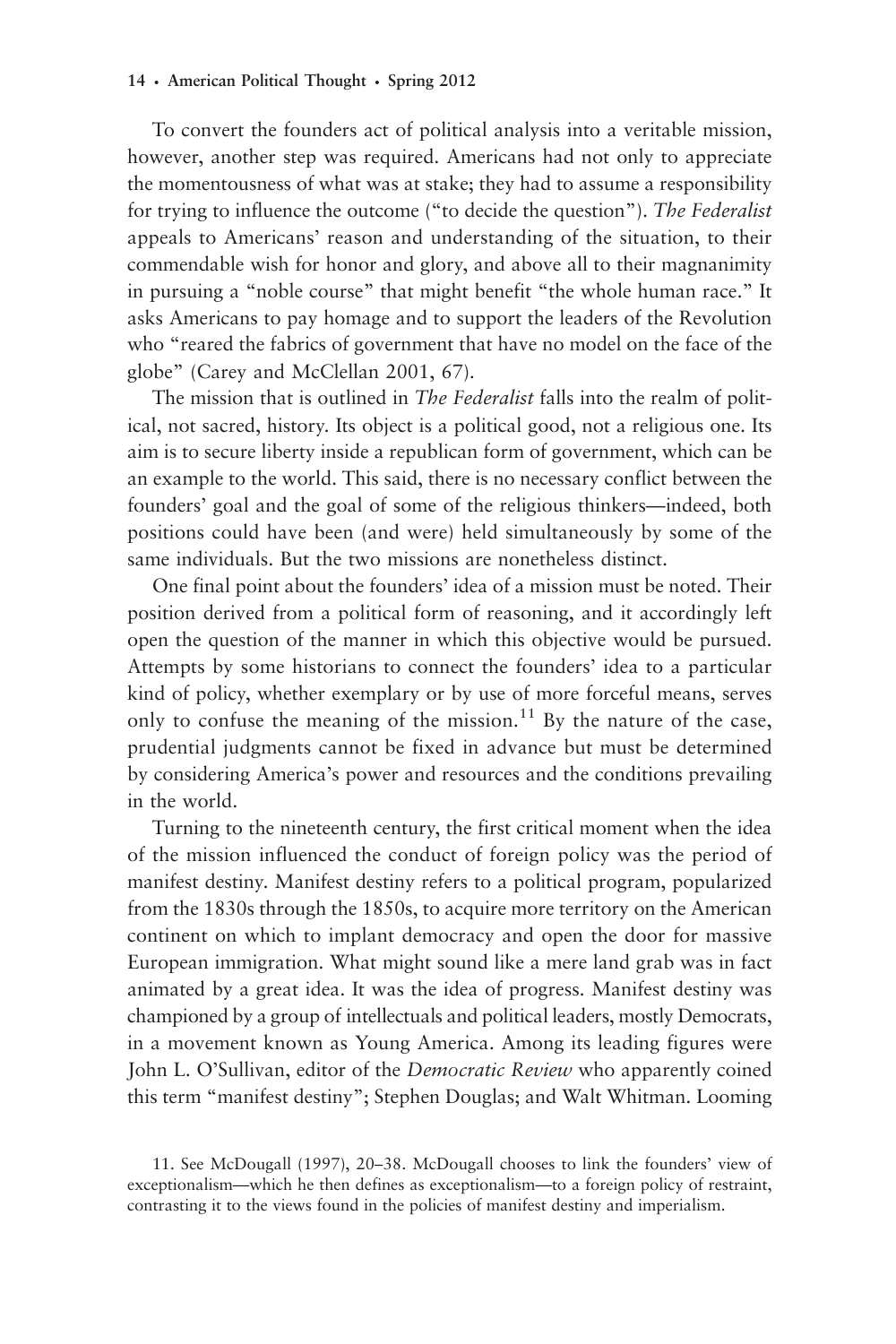over them all, as the intellectual godfather of the movement, was George Bancroft, America's premier historian and author of the 12-volume classic History of the United States. With his History's epigraph, "Westward the star of empire takes its way" (adapted from Bishop Berkeley), Bancroft was first to articulate the basic theory of progress for the Democratic Party.

Bancroft did his advanced studies in Germany from 1818 to 1822, where he took courses from two of the great minds of the period, Friedrich Schleiermacher and Georg W. F. Hegel. Hegel's ideas were already exercising an enormous influence on thinking in Germany, and Bancroft returned to develop an American version of philosophy of history. Its premise, fully in accord with the Hegelian idea of history, is that at any point in time there is a civilization or nation that is commissioned by the movement of history to bring into being the next chapter in the development of the spirit. The movement of spirit is forward-looking or progressive. The historian's task, as Bancroft explained it, is to discern the place events "occupy in the progress of humanity, … and when history is viewed from this point, it is found that humanism is steadily advancing, that the advance of liberty and justice is certain" (Nye 1944, 100). In Bancroft's adaptation of this thesis, the next and perhaps final—chapter in the movement of world history was the age of democracy. America was the nation commissioned to bring democracy to the world.

O'Sullivan echoed these same ideas in the movement's new journal, the Democratic Review: "The expansive future is our arena, and for our history. … We are the nation of human progress, and who will, what can, set limits to our onward march?" (6 [1839]: 426–28; cited in Widmer 1999, 43). Walt Whitman was also, early on, a participant in the movement. Long before his great "exceptionalist" essay Democratic Vistas (1871), he was invoking the idea of the mission in support of American expansionism. He did so in the context of the Mexican-American War, using the category of "race," which was already frequently employed in Hegelian thought (referring often to peoples): "What has miserable, inefficient Mexico—with her superstition, her burlesque upon freedom, her actual tyranny by the few over the many what has she to do with the great mission of peopling the world with a noble race? Be it ours, to achieve that mission!"<sup>12</sup>

The progenitors' idea of progress at the heart of manifest destiny often made use of religious language. O'Sullivan, for example, knew well that "the reminiscence of Puritanism was the most powerful element of that spirit which produced the Revolution"; his God talk seemed clearly to have been

<sup>12.</sup> Walt Whitman, from "The Brooklyn Eagle," cited in Howe (2009), 769.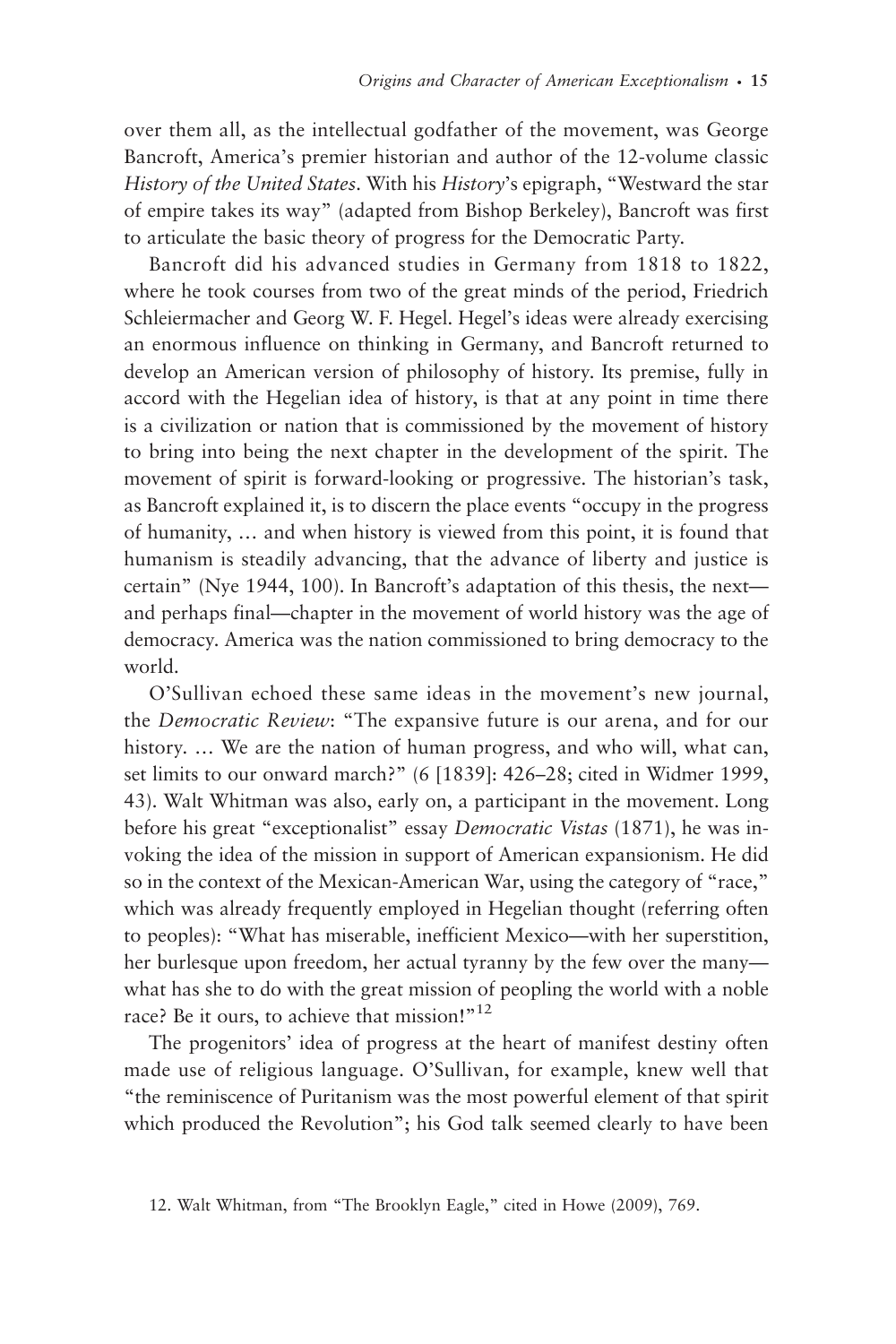deployed mostly as a rhetorical strategy (Democratic Review 3 [1838]: 262). More important was the blending of philosophy and religion that became the hallmark of this era. It is likely that Hegel himself intended such a fusion—or confusion—of the two realms, arguing that his system provided a rational account of God's providential plan. In more general terms, philosophy and religion become one: "Philosophy, in explaining religion, is only explaining itself, and in explaining itself it explains religion. … Thus religion and philosophy coincide."<sup>13</sup> Following this general idea, one finds in Bancroft's work the themes of progress, reason, chosenness, democracy, and divine will bundled together into the same rhetorical package. As Bancroft wrote, "Thus it is that the voice of the people is the voice of pure Reason. … Give power to the whole people and you get the nearest expression of the law of God, the voice of conscience, the oracle of universal reason." Or again: "The tendency of democratic truth is to inspire not only a confidence in itself, but a confidence in its success. We believe in democratic truth, and we believe in the overruling providence of God."<sup>14</sup> O'Sullivan, who was known as a freethinker in religion, wrote regularly in the same vein: "The source of the democratic principle is essential love and essential truth. ... It is not therefore man in which democracy puts their trust, for this does aristocracy, but God" (Democratic Review 8 [September 1840]: 361; Democratic Review 6 [September 1839]: 216).<sup>15</sup>

It is beyond my purpose here to adjudicate theological claims of what is truly Christian and what is not. Such an exercise is in any case difficult since philosophy and religion have been interacting with each other from the dawn of the Christian era. Yet any account of manifest destiny should at least take note of the strong philosophical provenance of its basic ideas. While echoes of Puritan themes can readily be found, manifest destiny, in the degree that it can be considered a religious doctrine, is more properly placed in the strand of "liberal Protestantism" rather than traditional Christianity. ("Liberal Protestantism" is a technical term of theology that has been defined, for the nineteenth century, as an attempt "to bring Christian thought into organic

15. Edwin Widmer describes O'Sullivan and the other leaders of the movement as "free thinkers" (1999, 40). Herman Melville was also associated with Young America, and his early thought approved of its position, although he soon turned against. In White-Jacket, he offers one of the purest expressions, at a critical distance, of the religious-based mission: "We Americans are the peculiar, chosen people—the Israel of our time; we bear the ark of the liberties of the world. God has predestined, mankind expects, great things from our race; and great things we feel in our souls. The rest of the nations must soon be in our rear. We are pioneers of the world; the advance-guard, sent on through the wilderness of untried things, to break a new path in the New World that is ours" (1850, chap. 36).

<sup>13.</sup> Georg W. F. Hegel, Philosophy of Religion, cited in Barth (1959), 395.

<sup>14.</sup> George Bancroft, "Oration of February 18, 1840" at Hartford, CT (pamphlet). Q5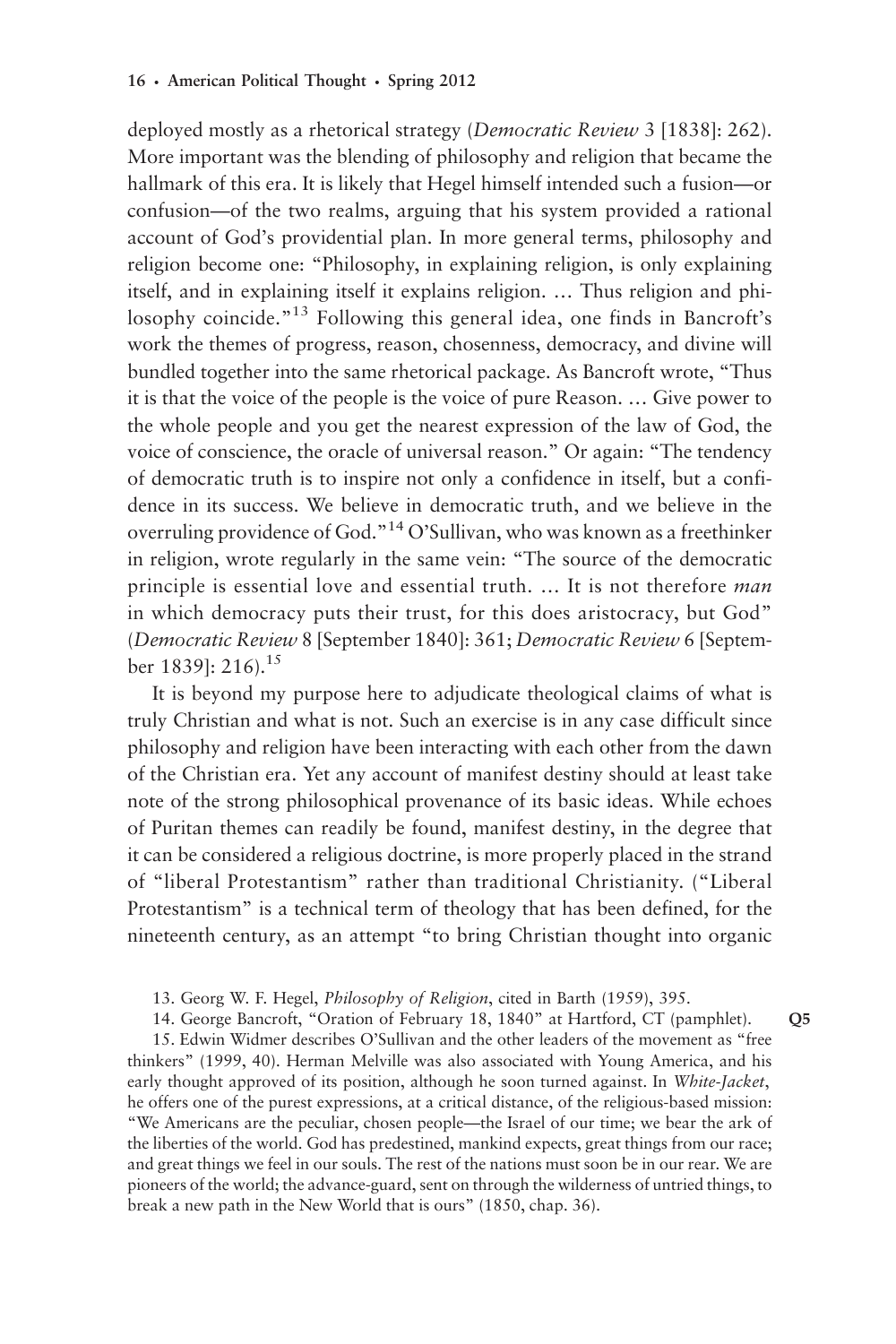unity with the evolutionary world view, the movements for social reconstruction, and the expectations of 'a better world' which dominated the general mind";<sup>16</sup> its originator or most important spokesperson by most accounts was none other than one of Bancroft's teachers, Friedrich Schleiermacher.) It was the more orthodox or traditional believers who tended to object to the idea of a nation commissioned by God to play a direct political role. The theology of Walt Whitman makes this point: How often are Whitman's religious ideas taken to be an exemplar of an orthodox or scriptural form of religious thought? Yet when it comes to proving the religious basis of American exceptionalism, suddenly Whitman's "God talk" is trotted out to prove the point.

What is true of manifest destiny is truer still of the period often dubbed the era of imperialism, at the end of the nineteenth century. Well before Albert Beveridge delivered his defense of the Spanish-American War in the name of God's mission, others were preparing the ground. The roots of this supposed divine injunction demand examination. Its most prominent spokesperson was Josiah Strong, a leading clergyman of the era and author of the best seller Our Country (1885). A frequently cited passage from that work provides the content and flavor of Strong's understanding of the mission:

It seems to me that God, with infinite wisdom and skill, is training the Anglo-Saxon race for an hour sure to come in the world's future. … The time is coming when … the world [will] enter upon a new stage of its history—the final competition of races, for which the Anglo-Saxon is being schooled. Long before the thousand millions are here, the mighty *centrifugal* tendency, inherent in this stock and strengthened in the United States, will assert itself. Then this race of unequaled energy, with all the majesty of numbers and the might of wealth behind it—the representative, let us hope, of the largest liberty, the purest Christianity, the highest civilization—having developed peculiarly aggressive traits calculated to impress its institutions upon mankind, will spread itself over the earth. … And can any one doubt that the results of this competition of races will be the "survival of the fittest?" (174)

No great mastery of intellectual history is needed to notice that the architecture of Strong's argument derives directly from Darwinian thought. The struggle for dominance, in this case among collectivities (often designated

<sup>16.</sup> This definition is given by Daniel DayWilliams, as cited in Eisenach (2008), 5. Eisenach's paper provides an excellent survey of the connection between liberal theology and some of the major Progressive thinkers.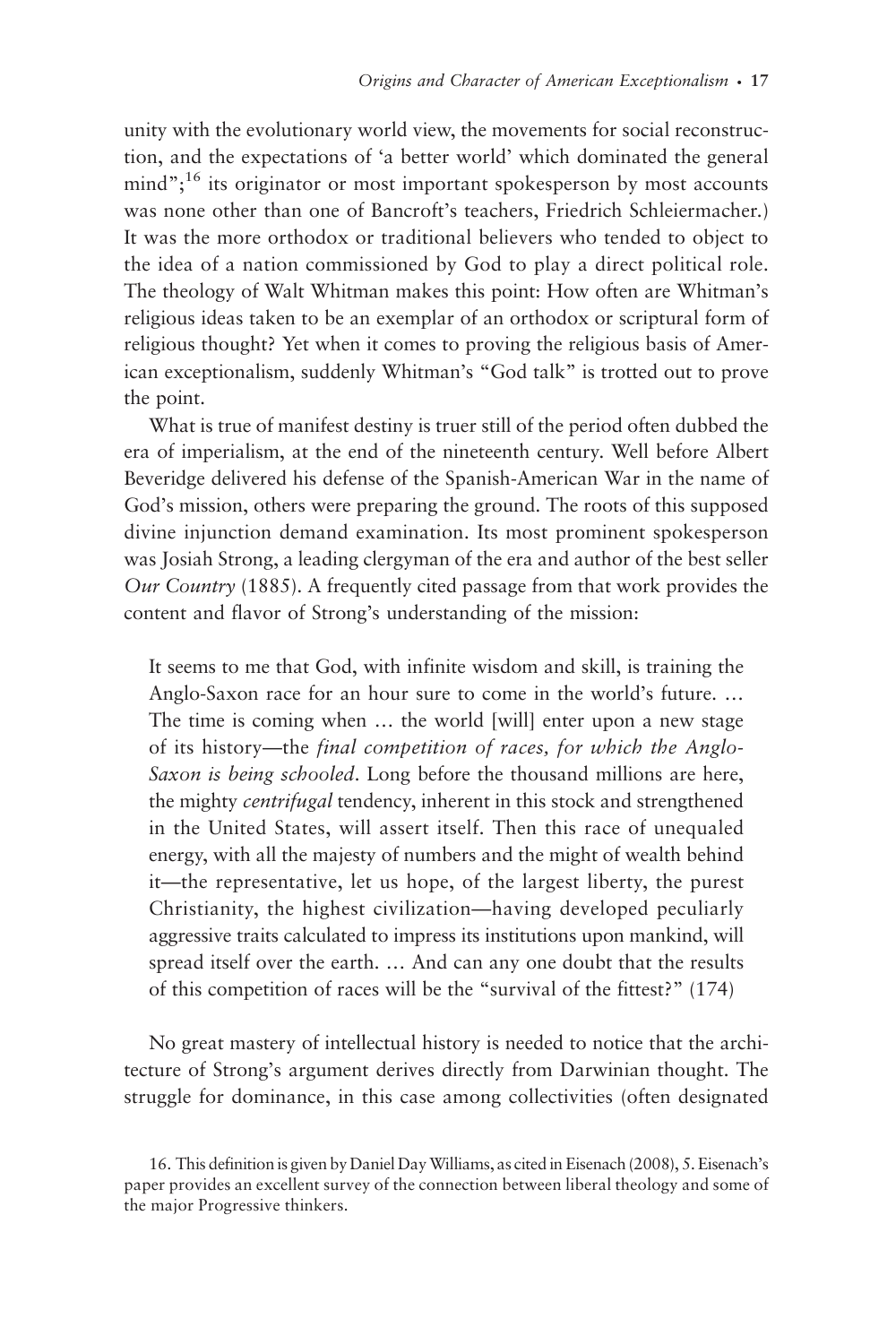as "races"), was a major theme in the application of biology to politics, which was commonplace in American thought at the time. Much of this thought was loose and based on rough analogies. But in this case, Darwin himself expressed similar arguments when explaining how "natural selection" had contributed to "the progress of civilization" in the Europeans' dealing with the Turks: "what an endless number of the lower races will have been eliminated by the higher civilized races throughout the world" (cited in Himmelfarb 1968, 319). Nothing in this line of thought, obviously, derives from scripture. It is all science. Long before Strong's gloss of a divine command was added to the idea of mission, it had been sanctified by the only nineteenth-century "prophet" who mattered to the political thought of the American mission: Charles Darwin.

Strong's theology represents another example of "liberal Protestantism," known in this case by the name of the Social Gospel Movement. Strong was one of the originators of the Social Gospel, which was a forerunner of Progressivism. The Social Gospel taught a version of Christianity in tune with the enlightened thought of the day and the tenets of modern science. Its proponents stressed the social nature of sin, arguing that the Kingdom of God would be achieved, in part at least, through the amelioration of the social conditions in this world. The engagement of the Anglo-Saxon in the task of improving the lower races was a integral part of this program. It was the more fundamentalist religious elements that counseled against a theology that identified the achievement of the kingdom with collective political action.<sup>17</sup>

Judging from these two nineteenth-century cases, exponents of the dominant view of the mission seem to have gotten matters backward. They ascribe the alleged excesses of manifest destiny and imperialism—I set aside here consideration of the merits of the actual policies—to religion, leaving the further impression that the character of religion is of a fundamentalist or scripturalbased kind. In fact, the deepest source of these conceptions of the mission is found not in religion but in philosophy and science. Religion has been asked to pay for the sins of rationalist thought, in the form of Hegelianism or Darwinism, and within religious thought, traditional religious beliefs have been asked to pay for the sins of liberal theology.

This survey of the idea of a mission before World War I is not meant to fix a single pattern for the relation of religious thought to the American idea of

<sup>17.</sup> At the time of the Spanish-American War, most Protestants were favorable to expansionism, although the chief spokesmen were, like Josiah Strong, from the liberal theological camp. The precursors of fundamentalism, however, were beginning by the second decade of the twentieth century to entertain strong doubts about the notion of a political mission in world affairs. See Handy (2007), 241.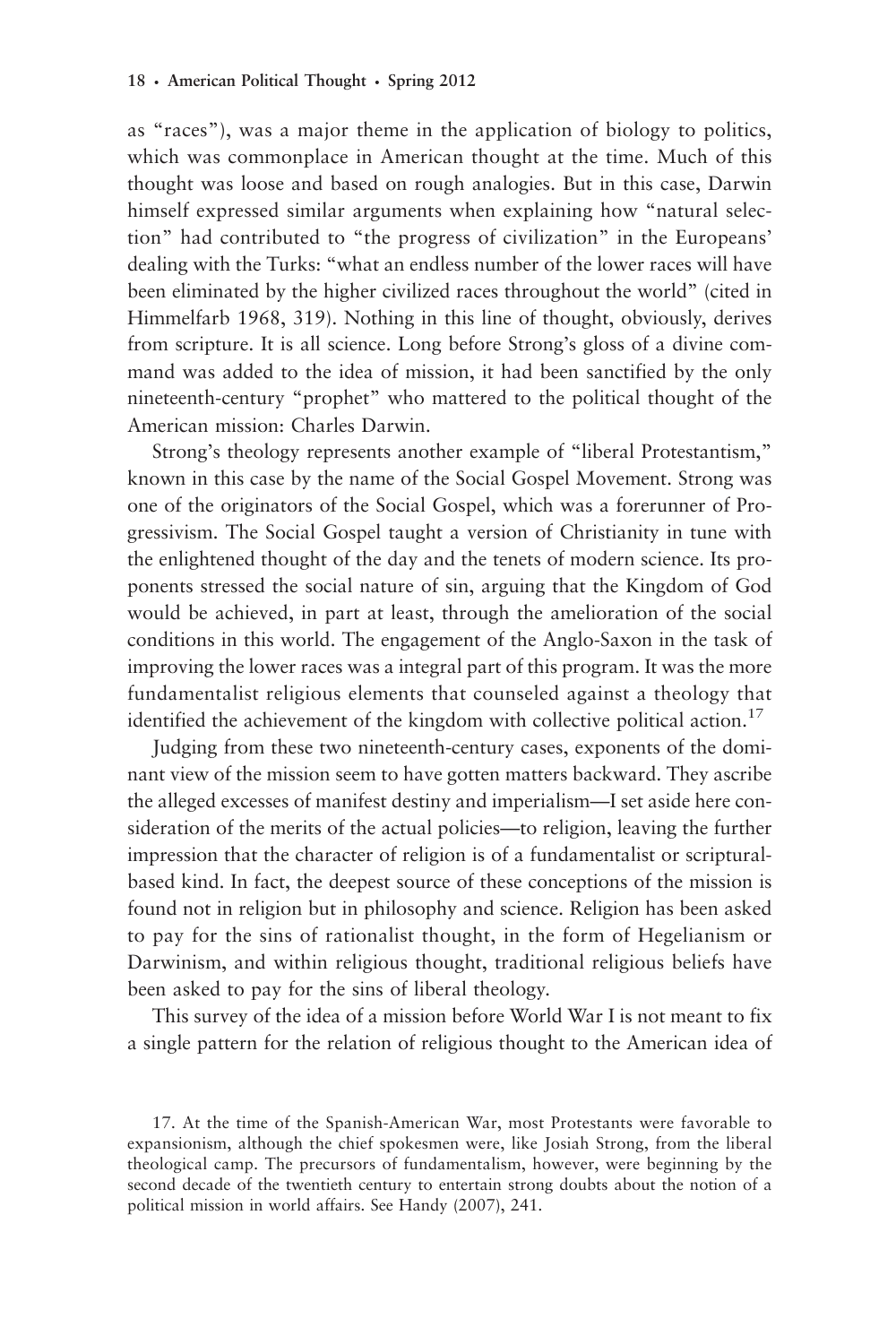mission. Just the contrary. The lesson to be drawn from all of the cases is that each expression of the mission must be studied individually to observe its content. Invoking God is no doubt a common refrain, but this observation is quite different from saying that religious thought, let alone Puritan religious thought, has been the main source in every expression of the mission. There is no one idea of the American mission, and it is probably more appropriate to speak of missions. Statements of mission have had different forms some almost purely religious, others political—and the political forms have had different justifications, religious and nonreligious. Given this range and variety, it is foolish to condemn the idea of mission as such. The merits of each of the different ideas of mission vary, with one or more of them very likely offering a positive or helpful approach. Making such assessments, which is no easy matter, must rest on considerations of the reasonableness of the mission in each instance, of what it contributes to the good of the nation and the good of the world.

It may be instructive here, as it so often is, to return to the founders' thought in The Federalist. In contrast to the nineteenth-century views of the mission, which take their bearings from modes of thought that begin from outside of politics (philosophy of history and natural science), the founders rooted their idea of the mission in concrete political analysis. Their notion is fully comprehensible in the context of a "practical" account of international relations. Indeed, The Federalist is so reputed for its sober understanding of international affairs that it was one of the inspirations for the originator of the realist school of thought, Hans Morgenthau (Morgenthau 1951, 3–39; Morgenthau and Thompson 1993, 185). Still, for all of the founders' sobriety, they were not "realists" according to the modern understanding. They articulated a concept of mission, one that asked Americans to consider more than mere interest and to take account of America's singular place in shaping the destiny of our age. Their idea of a mission was so far from being fanciful that it has the character now of a historical fact. The American Revolution and the founding, coupled with America's embracing a mission for liberty, have changed the course of the modern world in a way as momentous as the founders suspected it might. To ignore or deny this fact is to close one's eyes utterly to reality.

## RELIGION AND THE AMERICAN MISSION

A reader too much in search of a "message" might at this point charge that I have attempted to fix matters, in the guise of a historical narrative, to support a rationalist political scientist's view of the cosmos. All the potential problems of religion and politics have been resolved by denying that religious thought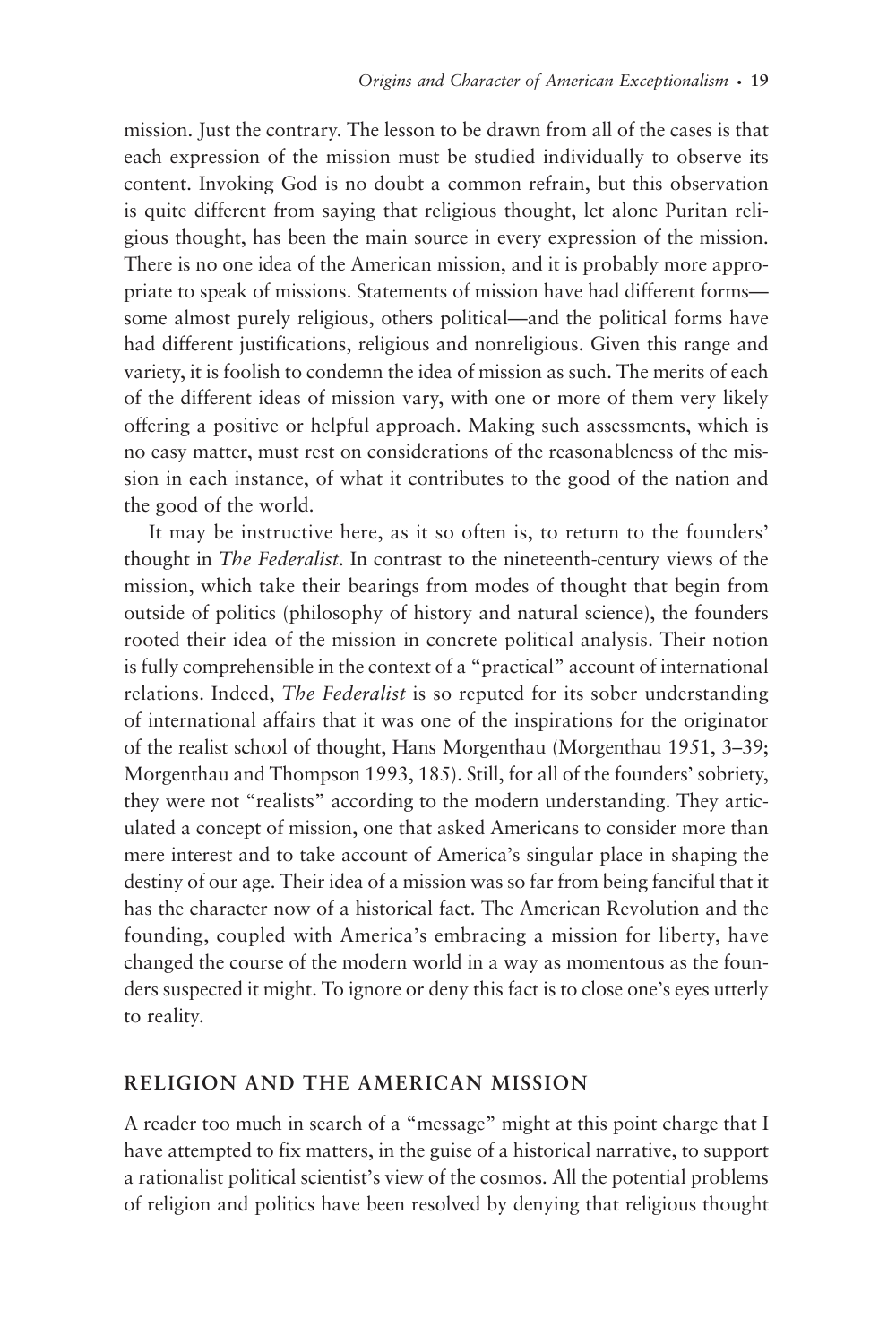has had a substantial influence in the political realm. "God's in heaven, all's right in the world." If this impression has been left, it is time now to refocus the account.

To show that the role of religion in shaping America's political mission is much less than most interpreters have supposed is a far cry from arguing that religion has been unimportant. Although many accounts of sacred history have sought to avoid becoming enmeshed in ordinary political matters, even some of the most prudent and reserved interpretations have concluded that, at certain moments and on certain issues, the religious and nonreligious realms cross paths. Abraham Lincoln's second inaugural address, perhaps the greatest of all American speeches, works from just this premise: "If we Q6 shall suppose that American Slavery is one of those offences which, in the providence of God, must needs come, but which, having continued through His appointed time, He now wills to remove, and that He gives to both North and South, this terrible war, as the woe due to those by whom the offence came, shall we discern therein any departure from those divine attributes which the believers in a Living God always ascribe to Him?" America's legal system may go a long way toward separating church and state, but American political thought has never fully separated religion and politics.<sup>18</sup>

In the end, there is no way to avoid acknowledging the existence of a theological-political "question"—one need not say "problem"—inside American political life. Political science is accordingly obliged to consider the role of the religious dimension of the American mission. A striking fact about the contemporary scene is the number of thinkers, both secular and religious, who oppose, whether actively or by their silence, any notion of an American religious mission. The case against the mission rests on four arguments. First, any notion of a divine mission involving a single nation is said to be idolatrous and against the religious-humanist idea of the universality of mankind. God does not speak through a particular people or nation. Second, liberal democracy in its advanced and truest form should conduct its affairs on the basis of "public reason." All expressions of religious ideas or sentiments should be banned from the public square. Third, faith is expressed genuinely only when it is divorced from anything political: "the most real things in the world are the shadows of an unseen world that knows us by name. … Sustained involvement in America's political culture serves mainly to corrupt" (Heclo 2007,

<sup>18.</sup> As Jean Bethke Elshtain has remarked, "Religion and politics flow back and forth in American civil society all the time—always have, always will. How could it be otherwise?" (2000, 101). Commenting on Lincoln's second inaugural address, David Gelernter recently remarked: "In America religion *must* be political *is in fact* political; in America, religion concerns the citizen and the city" (2007, 141).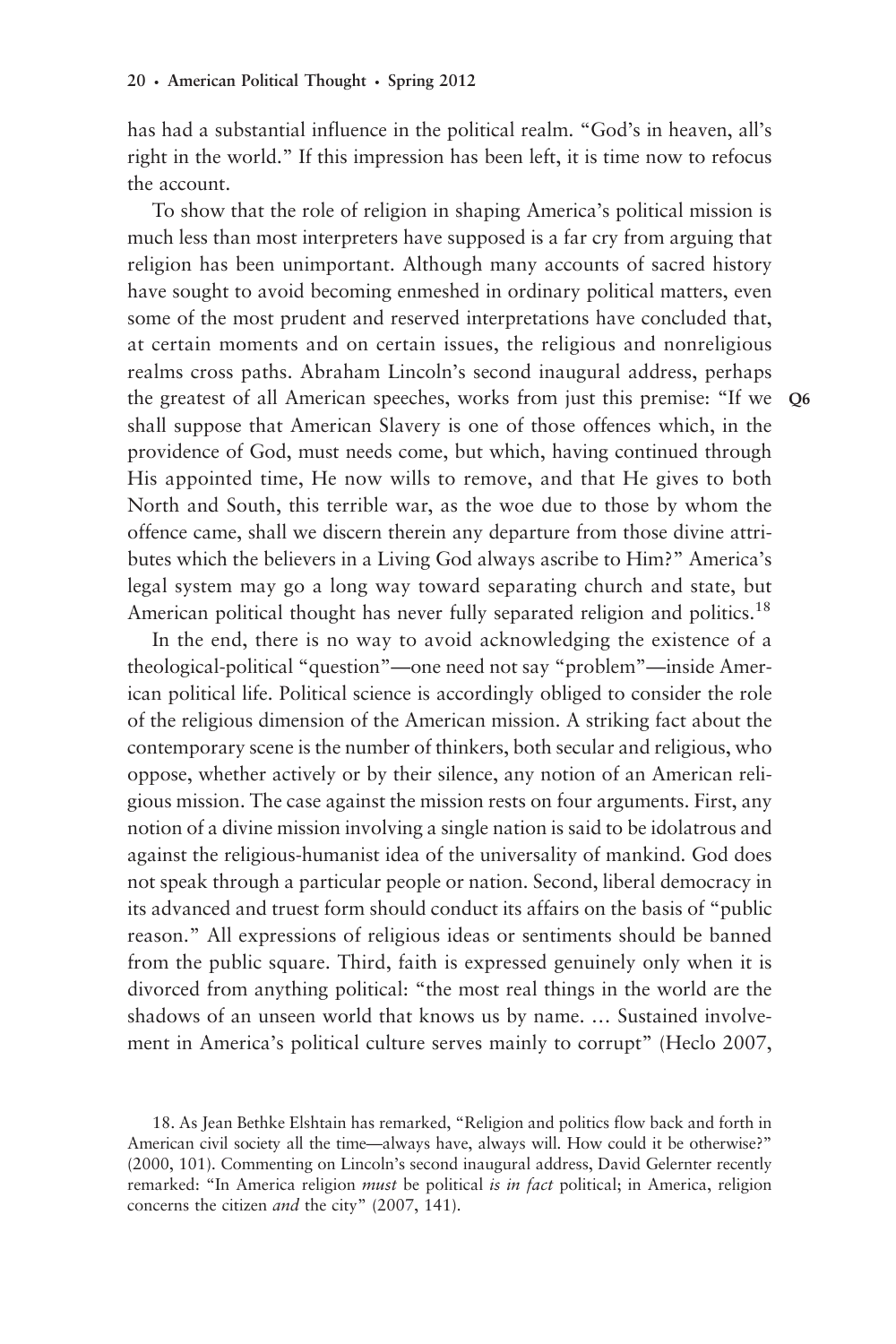143).<sup>19</sup> Fourth, the idea of a religious mission is rapidly losing credibility. It is a relic of an older theology that is best left to follow its current course of fading away.

These arguments, some religious, others philosophical, represent a powerful challenge to the traditional idea of a religious mission. But each may be questioned.

(1) The "theological" charge of idolatry, for all of its self-assuredness, rests on a "theological" claim of its own. It both accuses and convicts generations of believers, beginning with the Puritans, of heresy. It is quite true that a number of Catholics have expressed reservations at the "Protestant" idea of a particular people, rather than the universal church, serving as God's agent, and some Jews have wondered at the improbability of being chosen not once but twice. But against all these objections is the possibility that the Almighty has his own purposes. Nor does the oft-repeated rebuttal—that other nations have at times also declared themselves to be God's special agent—disprove America's special status. It might only show that the other nations have been in error, which could be why most of them have long since abandoned the claim.

(2) The philosophical argument for banning references to religion in the public square has begun to collapse of its own weight. While many religious leaders now appear to acknowledge that direct appeals to religious themes should be used sparingly in a pluralist liberal system, in part because they can prove to be off-putting, this adjustment to conditions is hardly the same as a principle of exclusion of religion from public life. By whose authority, it may be asked, has such a proclamation been decreed? With practice so much at odds from this "ideal," at least in America, many express puzzlement at how a supposedly practical philosophical project of this kind could ever have been implemented.

The more important point, however, has been the abandonment of this argument by its two most prominent champions: John Rawls and Jürgen Habermas. Rarely, in fact, does philosophy present so dramatic a case of reversal on so fundamental a question. Looking back, it appears that reminders of the historical cases of Martin Luther King, the abolitionists, and Abraham Lincoln were enough to send John Rawls back to the drawing board. If the religious discourse in these instances did so much to contribute to America's good, on what basis could a total exclusion of religious discourse be justified? Embedded deeply in one of his many footnotes, Rawls

<sup>19.</sup> Heclo is characterizing the position that he calls "separatism," which is best expressed today in the writings of Stanley Hauerwas (1991).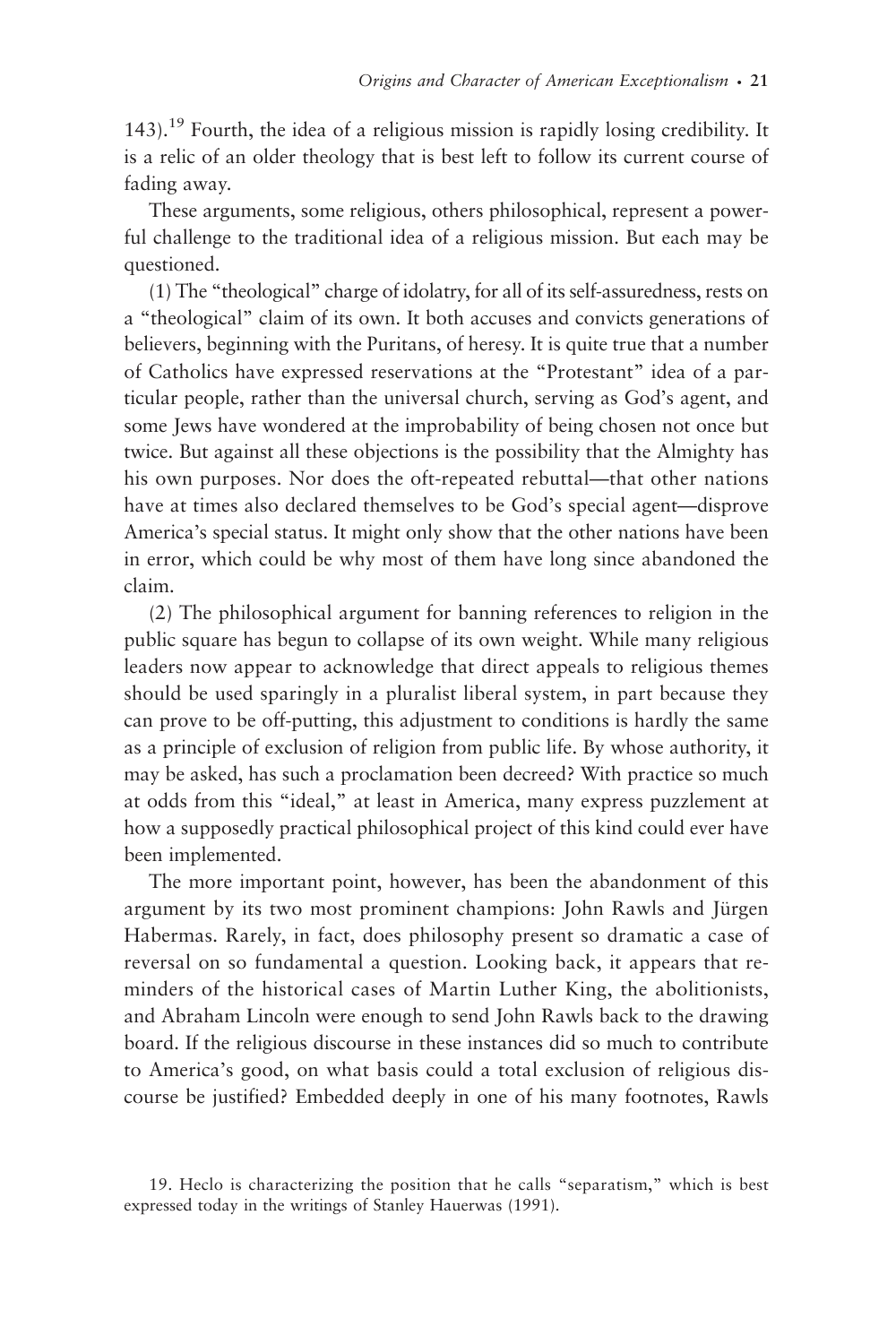even goes so far as to concede that "religious doctrines clearly underlie King's views and are important in his appeals" (Rawls 1993, 250).<sup>20</sup> Jürgen Habermas, while focusing more on Europe than America, has now followed a similar path of philosophical repentance.<sup>21</sup> On the broader question of the character of liberal democracy, no one has offered a definitive reason for why this regime form must be entirely scrubbed of religious influence. Unless one assumes what one seeks to prove, there seems to be no reason why a majority, acting within the limits of liberal democratic principles, may not seek to encourage religious ends or sustain a religious culture. A long tradition of American thought has insisted that the maintenance of a religious culture, whatever its benefits to religion, is essential for the political good. A nation does not have to debiblicize to prove that it is liberal.

(3) The "separatist" position, arguing on religious grounds that faith is divorced from political affairs, has won renewed support in some quarters, in part, it seems, in reaction against what some deemed to be the excesses of the Christian right. Religion, in this view, had become too bound to politics and had allowed the churches to serve partisan political ends. Directed against certain fundamentalist churches, separatists hearkened back to an older fundamentalist position, prevalent throughout much of the twentieth century, when most fundamentalists had withdrawn from active political participation in the name of religious values. Yet very few of the religious would seem to deny in principle that certain historical events, because of their magnitude and implications, could have significance for God's plan.

(4) Finally, the claim that "mission thought" is outmoded is one of those comforting ideas that allows detractors to dismiss the idea without the need to engage it. "History" does all the work for them. Yet if one point in the sociology of religion has become clear over the past 30 years, it is that "history" has proven to be less well behaved than scholars believed. Suddenly, the confident prognostications of a secularizing world have given way to counterarguments of desecularization (see esp. Berger 1999). In the United States in particular, there has been a revival in the strength of religious faith and practice, even as the number of declared secularists has also increased. Society has become more religiously polarized. At least some part of the faithful has reconnected with the idea of an American religious mission, somehow conceived. Furthermore, as the political dimension of this idea has sometimes been presented, it hardly fits the parochial image that has often

<sup>20.</sup> For Rawls's (1993) discussion of his new willingness to allow religious discourse, see 247–54.

<sup>21.</sup> Habermas's transformation is discussed and analyzed in Portier (2011).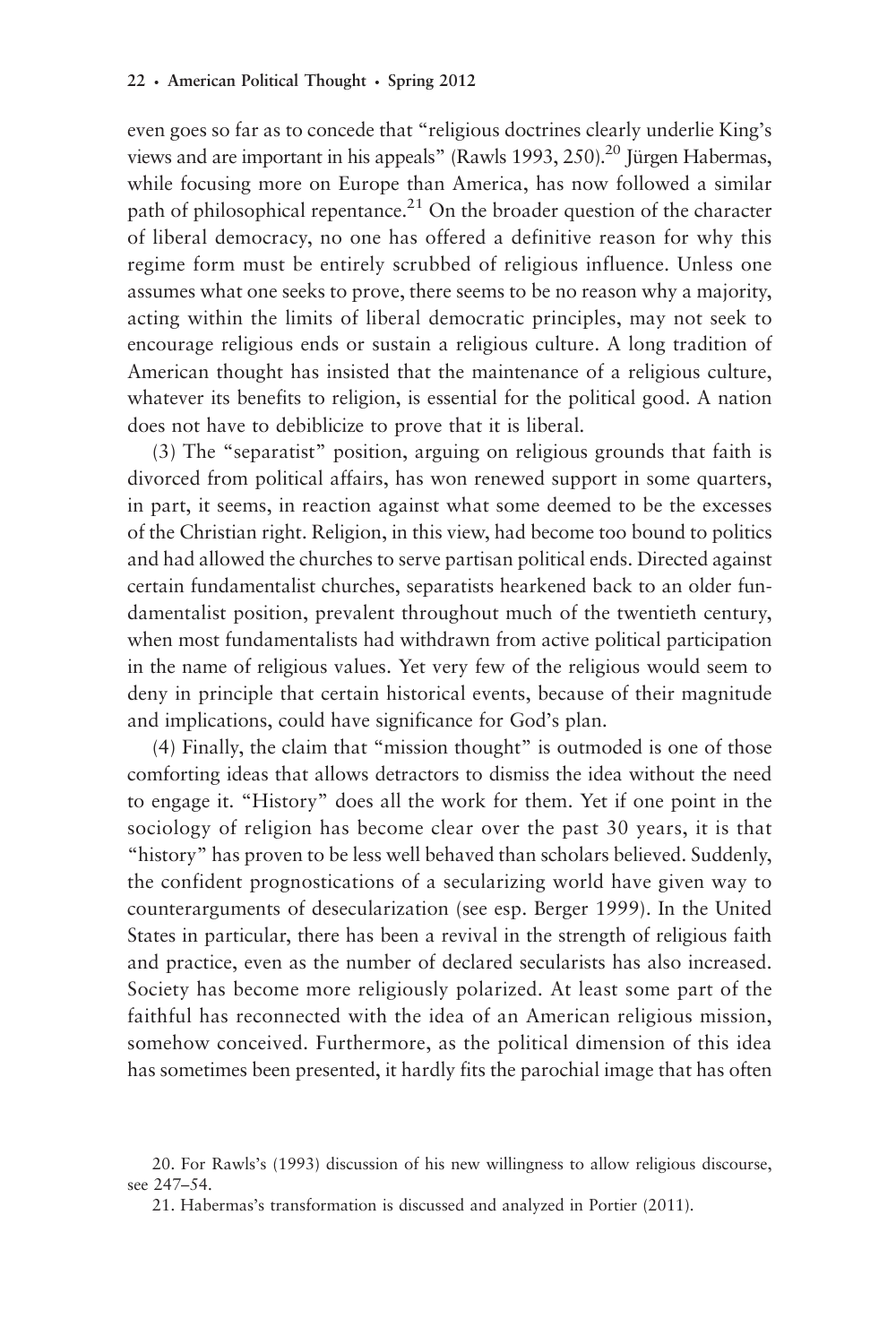been depicted. On the contrary, it has been conceived as a mission that stretched from its particular agent to humanity as a whole. This idea was expressed, for example, in President George W. Bush's much maligned address to the National Endowment for Democracy: "We believe that freedom—the freedom we prize—is not for us alone, it is the right and capacity of all mankind."<sup>22</sup>

While it lies beyond the province of political science to judge the theological arguments in these debates, political analysts can claim competence in those areas where religious concerns and politics intersect. It is regrettable that so many secular thinkers today labor under the misconception that those of faith have no interest in working out the meaning of the mission with the aid of political analysis. While this holds true of a few denominations, religious thinkers over the course of American history have often sought guidance from political science, revising and refining their understanding of the American mission in light of changing world conditions. Their thinking not only profited from this analysis, but they in turn have sometimes helped to improve political science by adding insights derived from religious themes. How else can one account for the depth of the contribution of religious thinkers like Richard and Reinhold Niebuhr? One of the more ill-conceived caricatures of the secular mind is the view that religious thought, because of its anchor in faith, does not alter, or progress, as time moves on.

Faith and reason in the final analysis are different, yet to insist that they are antagonistic across the board is untrue. It is clearly not contrary to reason, for example, to have seen in the cold war a struggle not just over political theories but also over religious faith. Communism is godless; the liberal democracies of that era were not. The mobilization against communism, which owed much to those in America who believed in a religious mission, can reasonably be judged to have helped save biblical faith in the world. Whether this fact merits a place in God's divine plan is not for the political scientist to say, but it would trivialize political science—and divorce it from reality—to ignore the religious stakes that were involved in this conflict.<sup>23</sup> It is likewise not beyond the bounds of reason to speculate today on America's special role in the defense of biblical faith. Religion, on a certain view, is not disembodied from its physical home in the world, nor is its fate wholly divorced from considerations of earthly power. With biblical faith in decline across Europe, its survival may

<sup>22.</sup> George W. Bush, address to the National Endowment for Democracy, November 6, 2003 (http://www.ned.org/george-w-bush/remarks-by-president-george-w-bush-at-the- Q7 20th-anniversary).

<sup>23.</sup> For an in-depth treatment of the role of religious thought and religious leaders in influencing policy during the cold war, see Inboden (2008).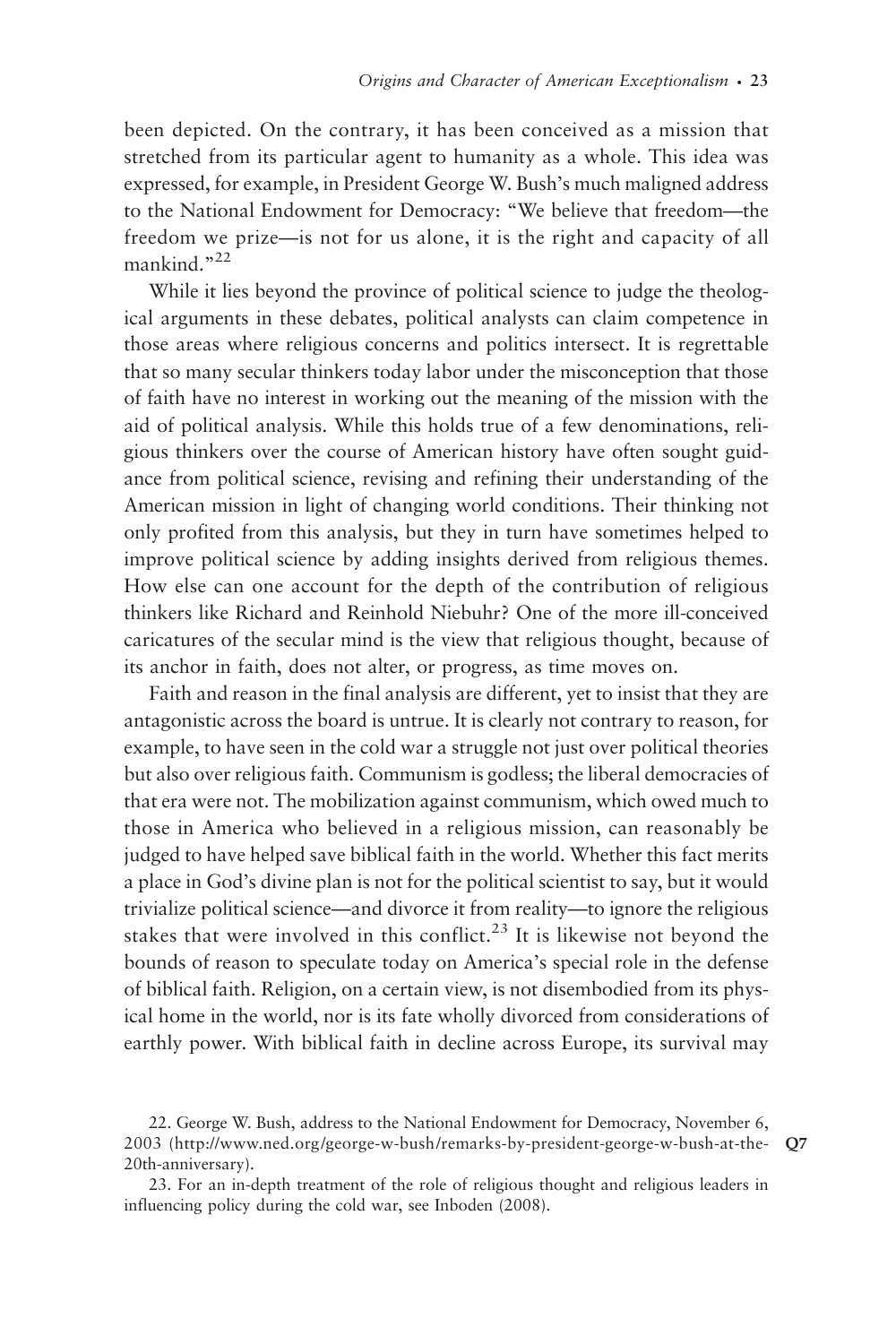owe much to what takes place in this nation, which at times has seen fit to extend an outstretched arm to the persecuted and to offer protection with its mighty hand. Are such thoughts, which believers in a living God might see as germane to the divine plan, unrelated to the tasks of justice and nobility that philosophy and political analysis have asked this nation to perform?

### REFERENCES

- Barth, Karl. 1959. Protestant Theology in the Nineteenth Century. Trans. Brain Cozens and John Bowden. London: SCM.
- Beinhart, Peter. 2010. "Election Night's Big Loser." Daily Beast, November 2. http:// www.thedailybeast.com/blogs-and-stories/2010-11-03/how-the-gop-will-help-getobama-re-elected-in-2012/p/follow.
- Bellah, Robert. 1992. Broken Covenant. Chicago: University of Chicago Press.
- Bercovitch, Sacvan. 1978. The American Jeremiad. Madison: University of Wisconsin Press.
- Berger, Peter, ed. 1999. The Desecularization of the World: Resurgent Religion and World Politics. Grand Rapids, MI: Eerdmans.
- Bloch, Ruth H. 1988. Visionary Republic: Millennial Themes in American Thought, 1756–1800. Cambridge: Cambridge University Press.
- Carey, George W., and James McClellan, eds. 2001. The Federalist. Indianapolis: Liberty Fund.
- Cherry, Conrad. 1971. God's New Israel. Englewood Cliffs, NJ: Prentice-Hall.
- de Tocqueville, Alexis. 2002. Democracy in America. Trans. Harvey Mansfield and Delba Winthrop. Chicago: University of Chicago Press.
- Eisenach, Eldon J. 2008. "The Fateful Alliance of Liberal Religion and Liberal Politics." APSA Annual Meeting, Boston.
- Elshtain, Jean Bethke. 2000. "The Clinton Scandal and the Culture." In What's God to Do with the American Experiment, ed. E. J. Dionne and John Diulio. Washington, DC: Brookings.
- Gelernter, David. 2007. Americanism: The Fourth Great Western Religion. New York: Doubleday.
- Guyatt, Nicholas. 2007. Providence and the Invention of the United States. Cambridge: Cambridge University Press.
- Handy, Robert. 2007. "Protestant Theological Tensions and Political Styles in the Progressive Period." In Religion and American Politics, ed. Mark Noll and Luke Harlow, 241. New York: Oxford University Press.
- Hartz, Louis. 1955. The Liberal Tradition in America. New York: Harcourt Brace & Co.
- Hauerwas, Stanley. 1991. After Christendom? How the Church Is to Behave If Freedom, Justice, and a Christian Nation Are Bad Ideas. Nashville: Abingdon.
- Heclo, Hugh. 2007. Christianity and Democracy in America. Boston: Harvard University Press.
- Himmelfarb, Gertrude. 1968. Victorian Minds. New York: Knopf.
- Howe, Daniel Walker. 2009. What Hath God Wrought. Oxford: Oxford University Press.
- Hudson, Winthrop. 1965. Religion in America. New York: Scribner.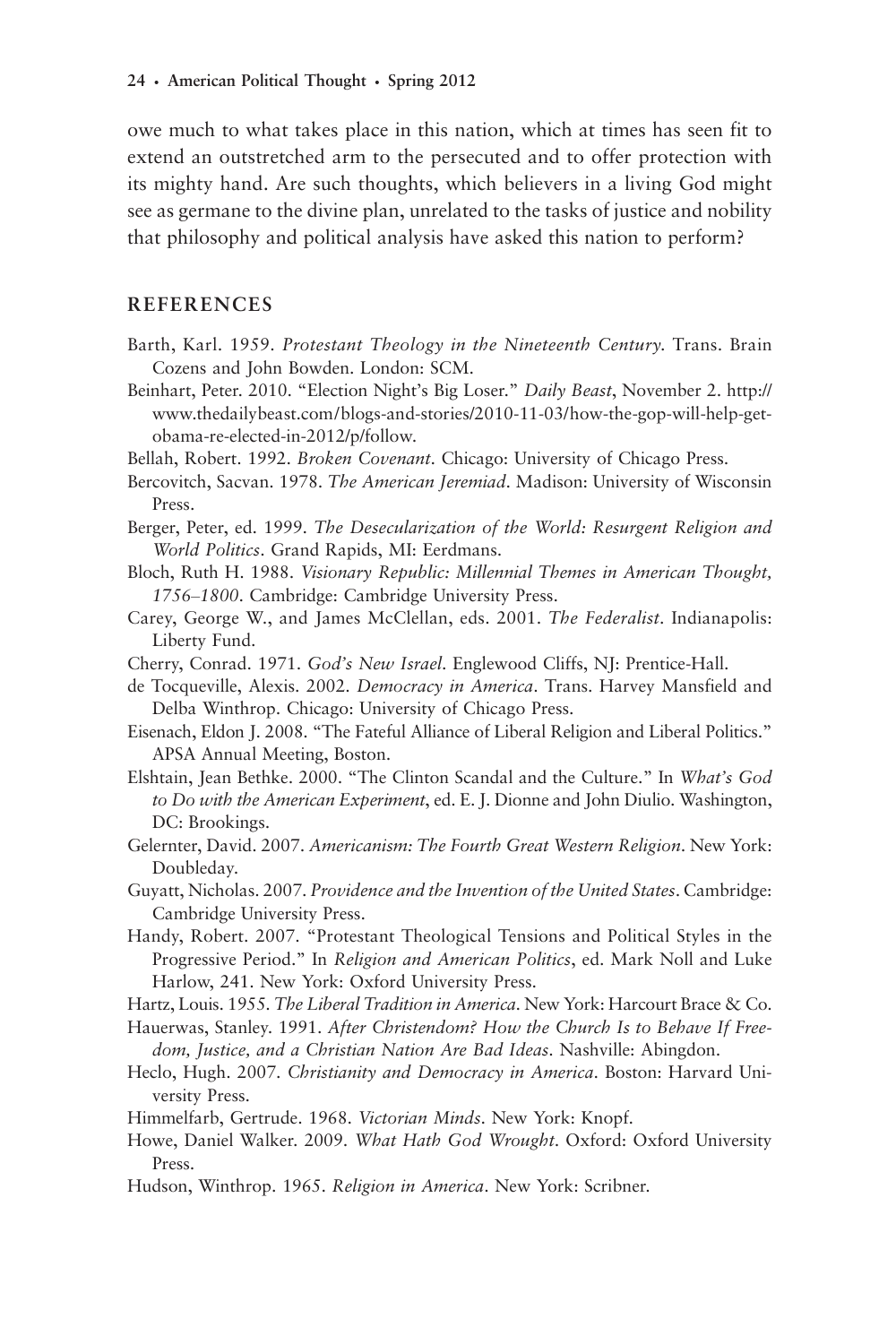- Inboden, William. 2008. Religion and American Foreign Policy, 1945–1960. Cambridge: Cambridge University Press.
- Jones, Jeffrey M. 2010. "Americans See U.S. as Exceptional; 37% Doubt Obama Does." Gallop Poll Report, December 22. http://www.gallup.com/poll/145358/ Americans-Exceptional-Doubt-Obama.aspx.
- Kingdon, John W. 1999. America the Unusual. New York: Worth.
- Klehr, Harvey. 2010. The Communist Experience in America. New Brunswick, NJ: Transaction.
- Lerner, Max. 1957. America as a Civilization. New York: Simon & Schuster.
- Lipset, Seymour Martin. 1996. American Exceptionalism: A Double-Edged Sword. New York: Norton.
- Litke, Justin Blake. 2010. "American Exceptionalism: From Exemplar to Empire." PhD diss., Georgetown University.
- McDougall, Walter. 1997. Promised Land, Crusader State. Boston: Houghton Mifflin.
- Melville, Herman. 1850. White-Jacket; or, The World in a Man-of-War. London: Bentley.
- Morgenthau, Hans J. 1951. In Defense of the National Interest. New York: Knopf.
- Morgenthau, Hans J., and Kenneth W. Thompson. 1993. Politics among Nations: The Struggle for Power and Peace. New York: McGraw-Hill.
- Nye, Russel. 1944. George Bancroft Brahmin Rebel. New York: Knopf.
- Paine, Thomas. 1776. Common Sense. Page by Page Books. http://www.pagebypagebooks .com/Thomas\_Paine/Common\_Sense/Thoughts\_On\_The\_Present\_State\_Of\_American\_ Affairs\_p1.html.
- Portier, Philippe. 2011. "Religion and Democracy in the Thought of Jürgen Habermas." Society 48:426–32.
- Rawls, John. 1993. Political Liberalism. New York: Columbia University Press.
- Sandoz, Ellis, ed. 1990. Political Sermons of the American Founding Era. Indianapolis: Liberty Fund.
- Shafer, Byron E. 1991. Is America Different? A New Look at American Exceptionalism. Oxford: Clarendon.
- Strong, Josiah. 1885. Our County: Its Possible Future and Present Crisis. New York: American Home Missionary Society.
- Turner, Frederick Jackson. 1920. The Frontier in American History. New York: Holt.
- Tuveson, Ernest Lee. 1980. Redeemer Nation. Chicago: University of Chicago Press.
- Walt, Stephen M. 2011. "The Myth of American Exceptionalism." Foreign Policy, November. http://www.foreignpolicy.com/articles/2011/10/11/the\_myth\_of\_american\_ exceptionalism?page=0,0.
- Widmer, Edward. 1999. Young America. Oxford: Oxford University Press.
- Will, George. 2011. "A Congress That Reasserts Its Power." Washington Post, January 16.
- Wilson, James Q., and Peter H. Schuck. 2008. "Looking Back." In Understanding America: The Anatomy of an Exceptional Nation. New York: PublicAffairs.
- Wood, Gordon. 2011. The Idea of America: Reflections on the Birth of the United States. New York: Penguin.